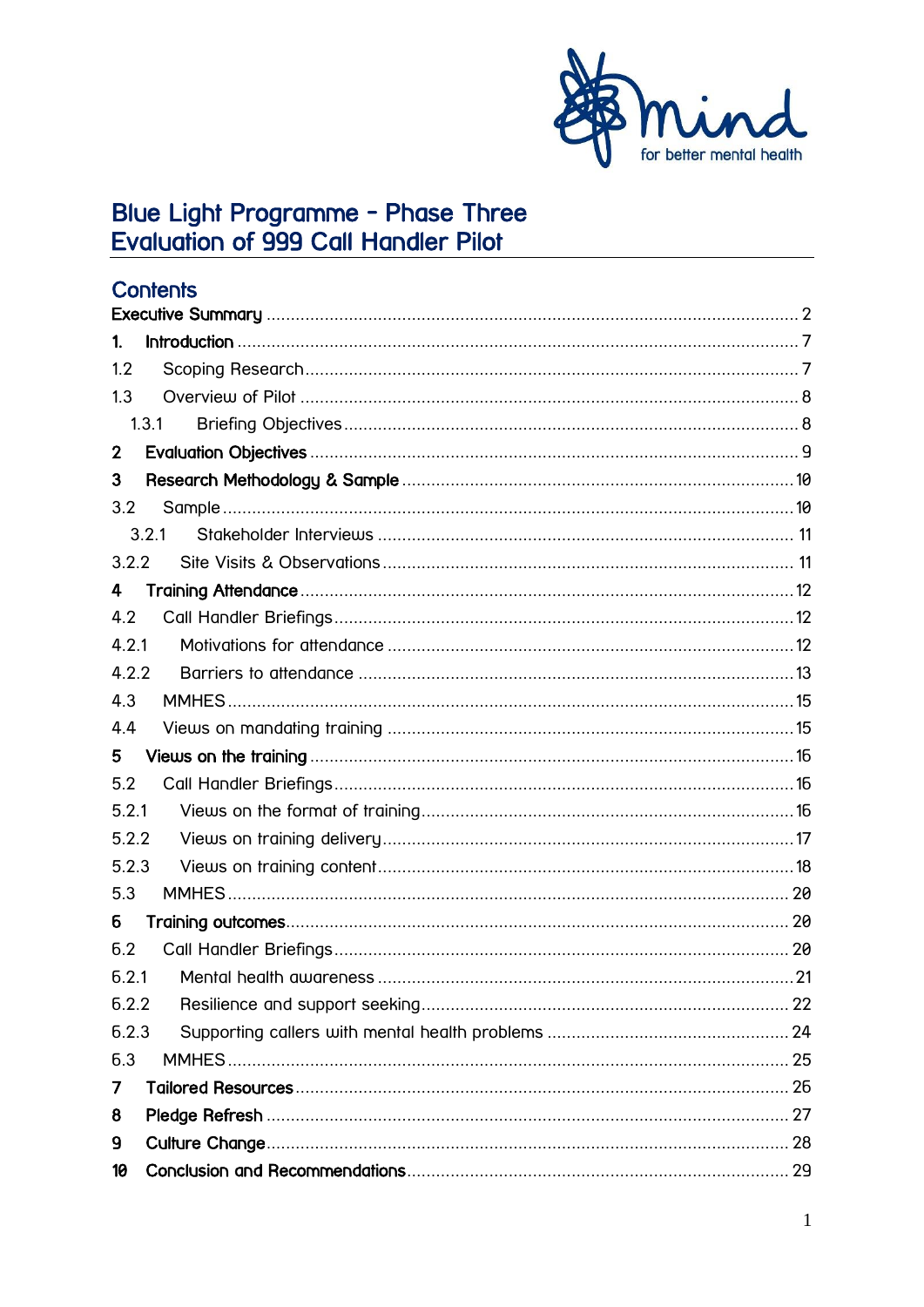

# <span id="page-1-0"></span>Executive Summary

Between May and June 2017, Mind conducted scoping research with call handlers and expert stakeholders from the police, fire, ambulance, and search & rescue services to help us understand the specific challenges they face in their roles and how these impact upon their mental health.

We used this research to plan and develop a pilot service tailored specifically towards call handlers which included introductory briefings for call handlers on three topics: mental health awareness, resilience and supporting callers with mental health problems, an adapted version of Mind's existing training for line managers and a range of targeted and tailored resources such as booklets and hints and tips cards, designed to equip call handlers with the tools to manage their own mental health and support callers experiencing mental health problems.

The training and targeted materials were piloted in our four Blue Light Mental Health Network areas between January and June 2018. Overall, 316 staff and 105 line managers attended training during the pilot period. We evaluated how these activities were perceived and the extent to which they have had an impact on staff working in the control room through post-course evaluation forms, interviews with line manager and observations within control rooms.

Overall, the training was perceived to be of high quality and successfully increased participant's self-reported knowledge of mental health and resilience and their confidence to support their own mental health and that of callers. 97% of staff who attended the briefings said they would recommend them to a colleague.

Our key findings from the evaluation and recommendations for future delivery are highlighted below.

# Key Findings

#### Demand for training was high.

Attendance at the briefing sessions exceeded expectations. 316 call handlers attended the briefing sessions during the pilot period, with the majority doing so in their own time due to resourcing difficulties in releasing staff from the control room during shifts.

Many staff attended the briefings because they felt that mental health was relevant to their work and the training would help them to better support callers. However, they also welcomed the opportunity to reflect on their own mental health outside of a work setting. Managers and call handlers also thought that one of the main reasons for attending the briefings was an existing interest in, or personal experience of mental health problems.

Some staff said that they had signed up for the briefings after recommendations from colleagues who had positive experiences of the training. Of the staff who took part in the evaluation, 97 per cent said they would recommend the briefings to a colleague.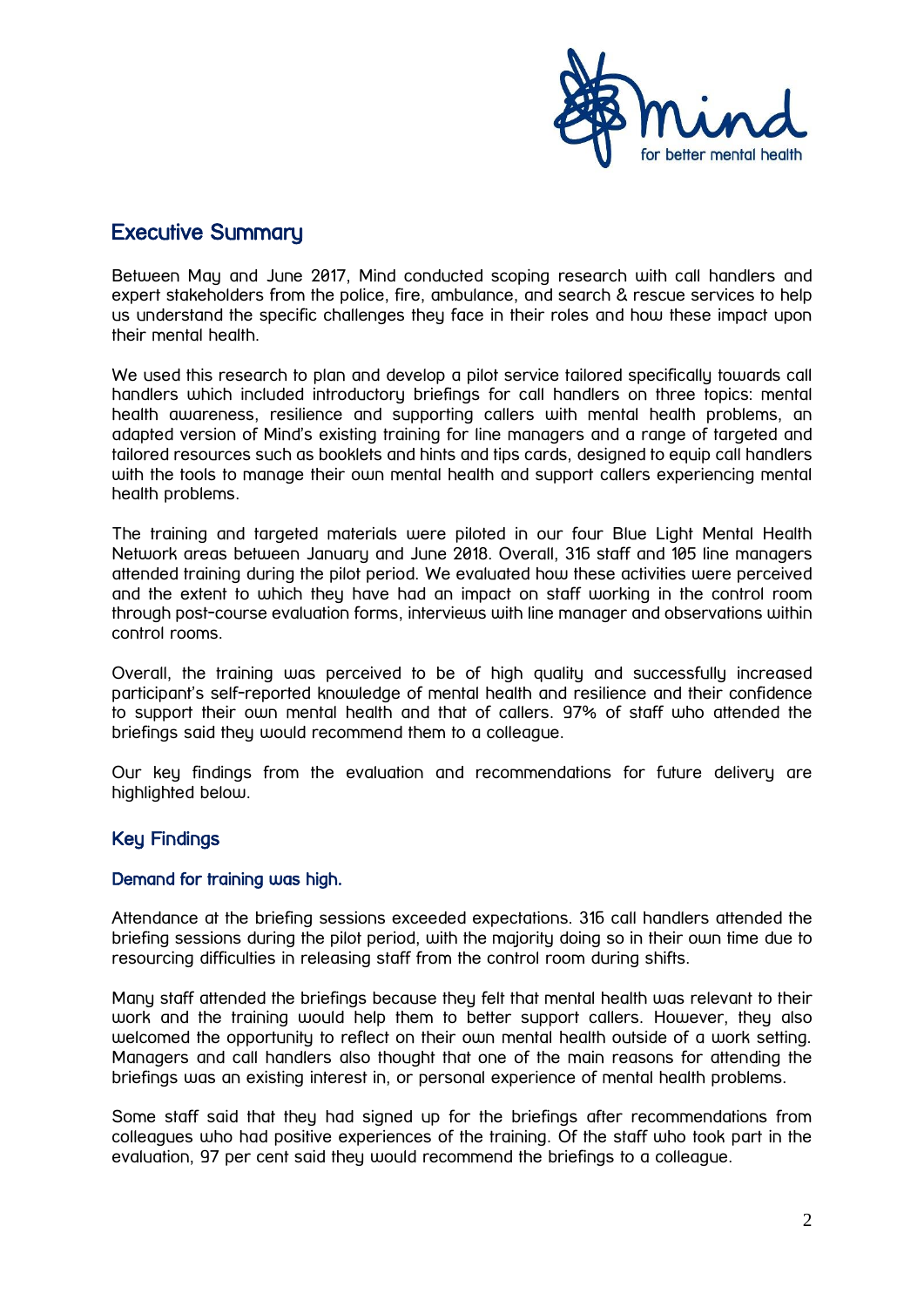

"I think you cannot underestimate just how positive this whole programme has been for our staff. If I could do it every six months, I know I would have the same response. It's just been amazing, amazing for staff" - Manager, Police Service

Demand for training among managers was equally high. Some services were able to ensure that all line managers working in the control room could attend the MMHES training.

#### Making briefings voluntary meant that some staff were not able to attend.

Despite the relatively high numbers of staff attending, course participants and managers highlighted several factors that may have prevented staff from going to the briefings. These were mainly around staff needing to attend training in their own time. Barriers included caring responsibilities, travelling distance and unwillingness to give up their days off.

Managers highlighted that staff were either paid or given time off in lieu for attending training. But for many staff this is still impractical or something they don't want to do on their day off. Therefore, there is a risk that the training does not reach many staff who might benefit from it.

#### The culture around mental health is changing.

Some managers were surprised by the diverse range of staff that had asked to attend the briefings. They felt this was due to positive feedback and encouragement from colleagues, but also indicates a change of culture surrounding mental health in the emergency services generally that has also been felt in the control room.

Some staff felt that this was a generational shift, others that it was a result of a greater organisational commitment to staff mental health, and some felt it to be a direct result of the influence of the Blue Light Programme.

Senior leaders and committed managers were felt to have been instrumental in driving change, especially in relation to promoting the activities associated with the Blue Light Programme and encouraging/enabling staff to attend training. However, some managers who were interviewed as part of the evaluation felt that the continued success of the programme was dependent on key individuals within the service and links with local Minds. To ensure the sustainability of the Blue Light Programme, it will be important for organisations to develop and maintain a network of passionate and committed individuals to share ideas and sustain enthusiasm.

#### Training increased the confidence of staff to support their own and others mental health.

Of the call handlers who attended the briefings:

- 87 per cent said they knew more about different mental health problems after the training
- 94 per cent said their knowledge of personal resilience had increased
- 90 per cent said they knew more about how to look after their wellbeing.

Observational data suggests that call handlers understanding and awareness of personal resilience was lowest before the start of the course which may explain why this area saw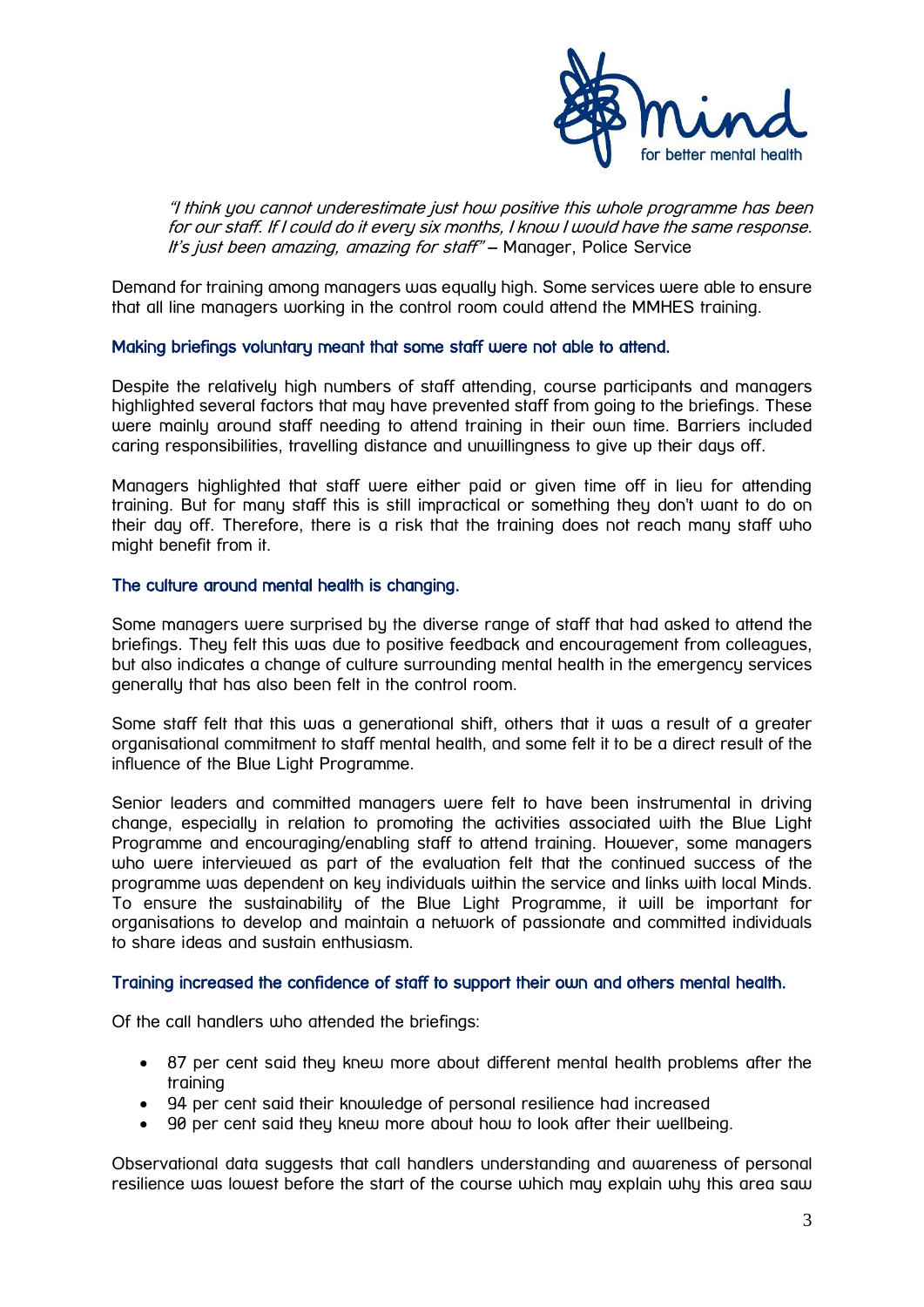

the biggest self-reported increase in knowledge. Participants valued having space to reflect on their own mental health with their colleagues, and took away some key messages about the importance of their own wellbeing.

Of the call handlers who attended the briefing on supporting callers, 90 per cent agreed or strongly agreed that the briefings had made them feel more confident in supporting callers with mental health issues. They felt that the training had validated some of their existing practice. And it had given them the confidence to be more direct and less worried about talking to callers about their mental health, particularly those who are suicidal.

Following the Managing Mental Health in the Emergency Services (MMHES) training, 98 per cent of managers said that they felt confident that they could support a colleague experiencing a mental health problem at work, and 100 per cent agreed or strongly agreed that they understand the tools and techniques available to promote mental health and wellbeing at their workplace after the course.

"I feel quite empowered. I have to say. I felt really empowered to be able to make more of a difference and positive change within my areas of responsibility." – Manager, Police Service

#### Awareness of the tailored resources was lower, but there is evidence they are being used.

Feedback from call handlers about the hints and tips cards and tailored booklets was limited, but Blue Light Programme materials were visible in all the control rooms visited as part of the evaluation, and managers told us that staff were taking them away.

Some staff interviewed were vaguely aware the booklets existed, but hadn't read them in detail. Some suggested that they would refer to them if they felt they needed to, but it was generally agreed that face-to-face training was more helpful.

There were difficulties accessing the subtitled webinars in the control rooms, which meant not many people knew about this or used it.

#### Some services struggled to generate the momentum needed to refresh the Blue Light Time to Change pledge.

Some managers said it had been difficult to get senior buy-in to refresh the pledge and that attempts to move this forward felt 'half-hearted'. Awareness of and interest in the pledge from call handlers was low. While managers understood the purpose of the pledge, some felt that it was more important to demonstrate a commitment to staff mental health through investing in training and a drive from senior leadership, rather than focusing on the paperwork associated with the pledge.

# **Conclusion**

Our research with call handlers taught us about the specific pressures that they face and highlighted how important it is to have training and materials that are targeted and accessible. Staff working in control rooms described feeling overlooked within the wider structure of the emergency services. So we adapted our information materials to be more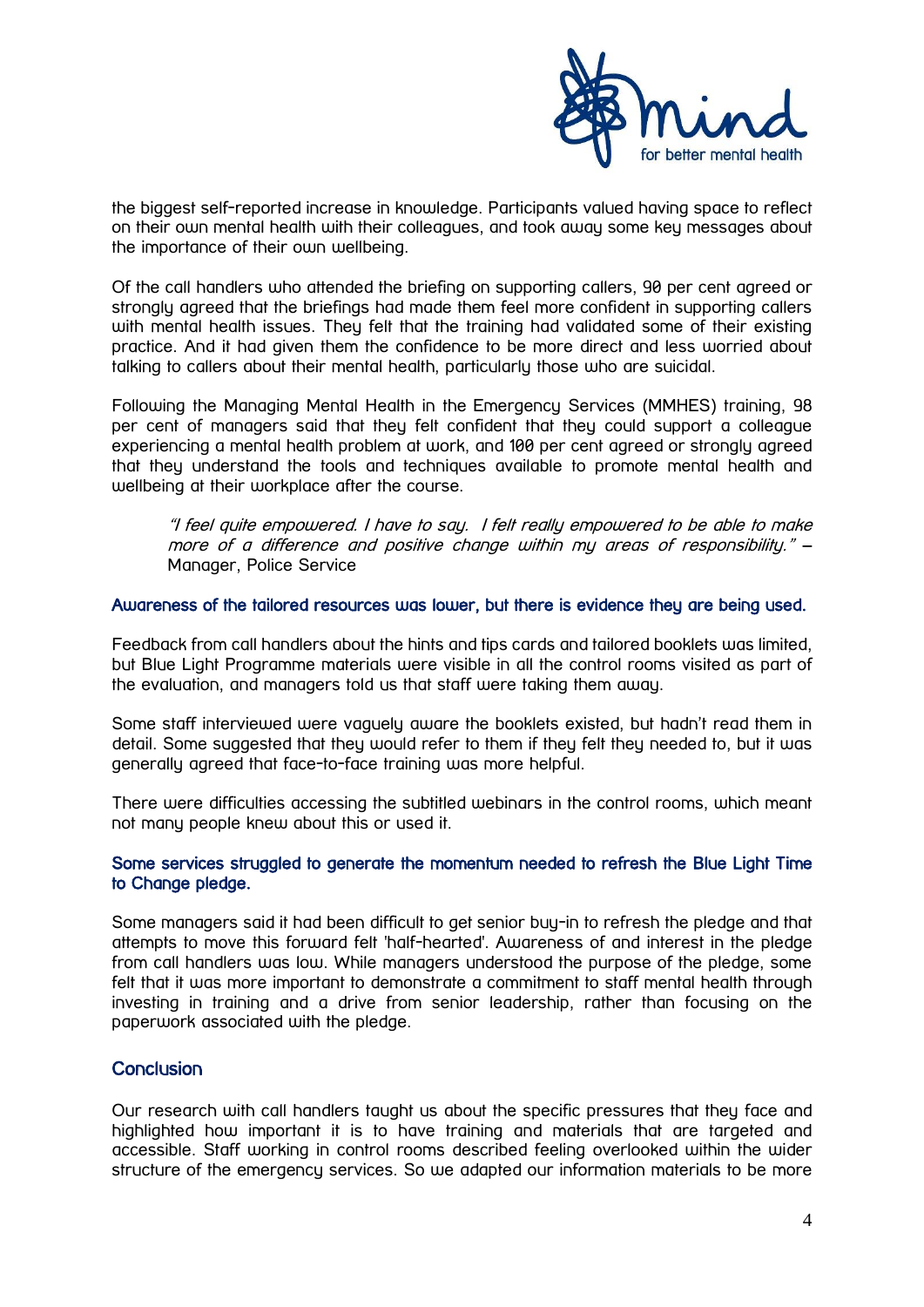

relevant to the call handler, updated our imagery to make it more inclusive, and included specific content relating to supporting callers with mental health problems in our training briefings.

- Call handlers and managers felt the briefing sessions were relevant and engaging. They increased understanding around resilience and help seeking and gave them confidence to support callers experiencing a mental health problem. The direct and informal approach and expert knowledge of local Mind trainers was valued and many call handlers had attended the training as a result of recommendations from colleagues.
- Managers who attended the 'Managing mental health in the emergency services' (MMHES) training said that the course gave them more confidence to support their own and their colleagues' mental health.
- Many staff and managers felt strongly that both the briefings and MMHES training should be made mandatory for call handlers and line managers. Demand for the training was high and many staff attended in their own time due to resourcing constraints which prevented them from being released from their shifts.
- There was less awareness of the pledge and the tailored resources amongst call handlers but managers reported that booklets and hints and tips cards were visible in the control rooms and were being taken away by staff. It is difficult to assess how staff are making use of resources in their own time but there is some indication the resources are a useful supplement to face to face training.
- The culture around mental health is changing and there is a perception of a greater organisational commitment to mental health which has had a positive impact on staff in the control room. Committed and passionate individuals have often been instrumental in driving change and encouraging/enabling staff to attend training but sometimes, where relationships have been lost, momentum has been difficult to sustain.

# **Recommendations**

- Senior level buy-in is needed to ensure call handlers' wellbeing is prioritised and they are given enough time for training and wellbeing activities. Consideration should be given to mandating training, or including the briefings as part of the initial induction package for call handlers, as this would reduce some of the barriers preventing staff being released for training.
- Call handlers found the briefings relevant and engaging, but some areas were considered more useful than others. Any wider roll out of the training should take into consideration feedback from call handlers to refine and adapt specific content. In particular, consider revising the content around concrete and abstract thinking and the approach to role play exercises and the inclusion of more formal content around suicide which many participants found valuable.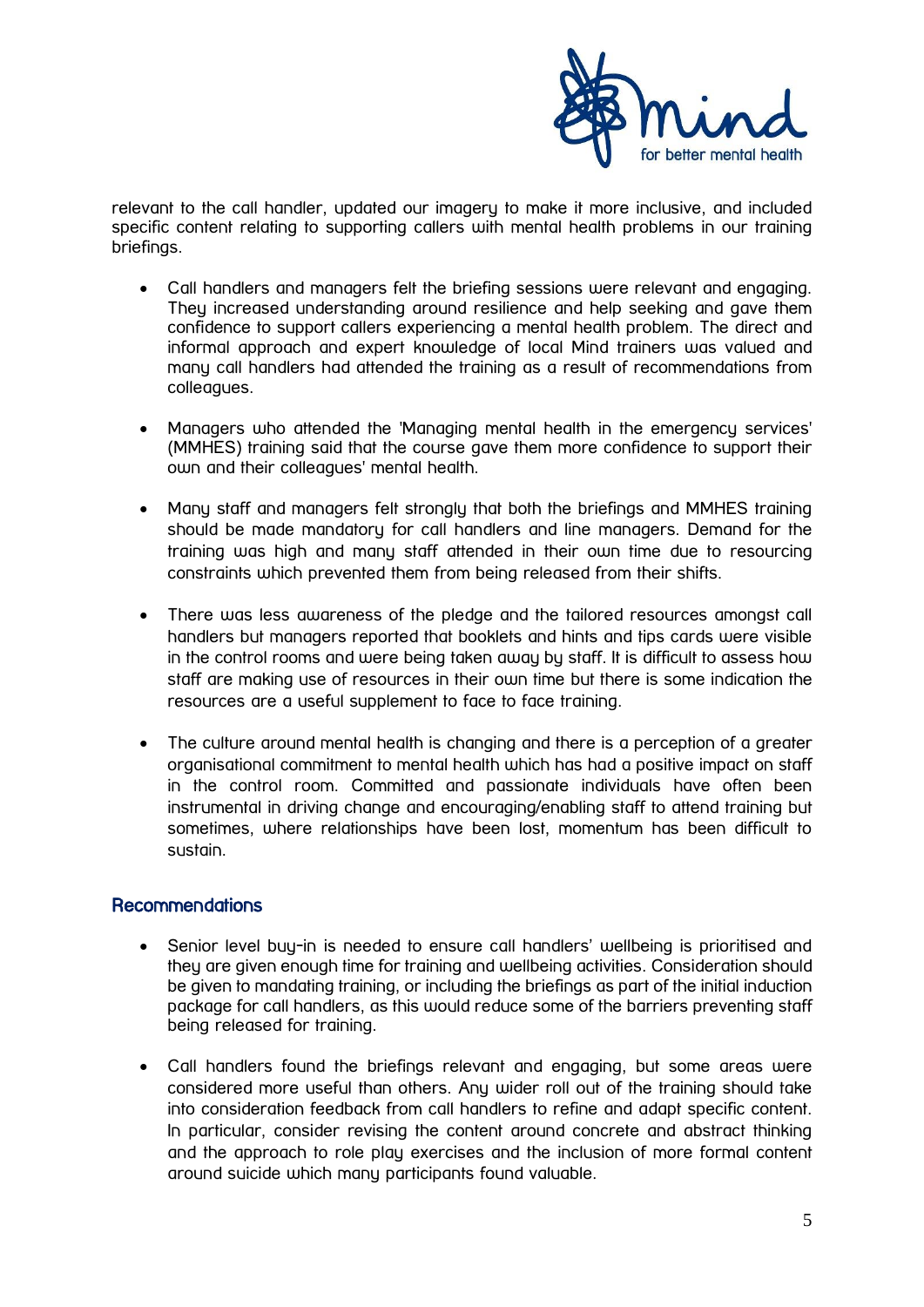

- Face to face training from an external trainer with expert knowledge was considered most valuable and participants felt that this would not be replicable through a trainthe-trainer package. Any wider roll out of the course should consider the best mechanism for delivery and involve local Minds where possible.
- Bringing participants from different services together for training could increase the number of staff that are able to attend training by being released from the control room during their shift. However, some call handlers from the fire service felt that the training was less relevant for their roles. It is important to consider the specific context in which call handlers work and tailor the content of training if required.
- In order to ensure sustainability and enable all staff get the same benefits from the programme it is important that services do not become over reliant on key personalities to drive change. A network of passionate and committed individuals is needed to share ideas and maintain enthusiasm.
- There is little evidence for the success of the control room pledge and some managers felt it was more important to demonstrate their commitment to the mental health of staff in other ways. If staff are unaware of the pledge and maintaining enthusiasm for it is challenging then further investment in continuing the pledge in this context is not recommended.
- Call handlers need clear signposting and communication, from existing channels such as their intranets, line managers and staff noticeboards. This will increase awareness of support available and allow call handlers to make informed choices about the support they choose.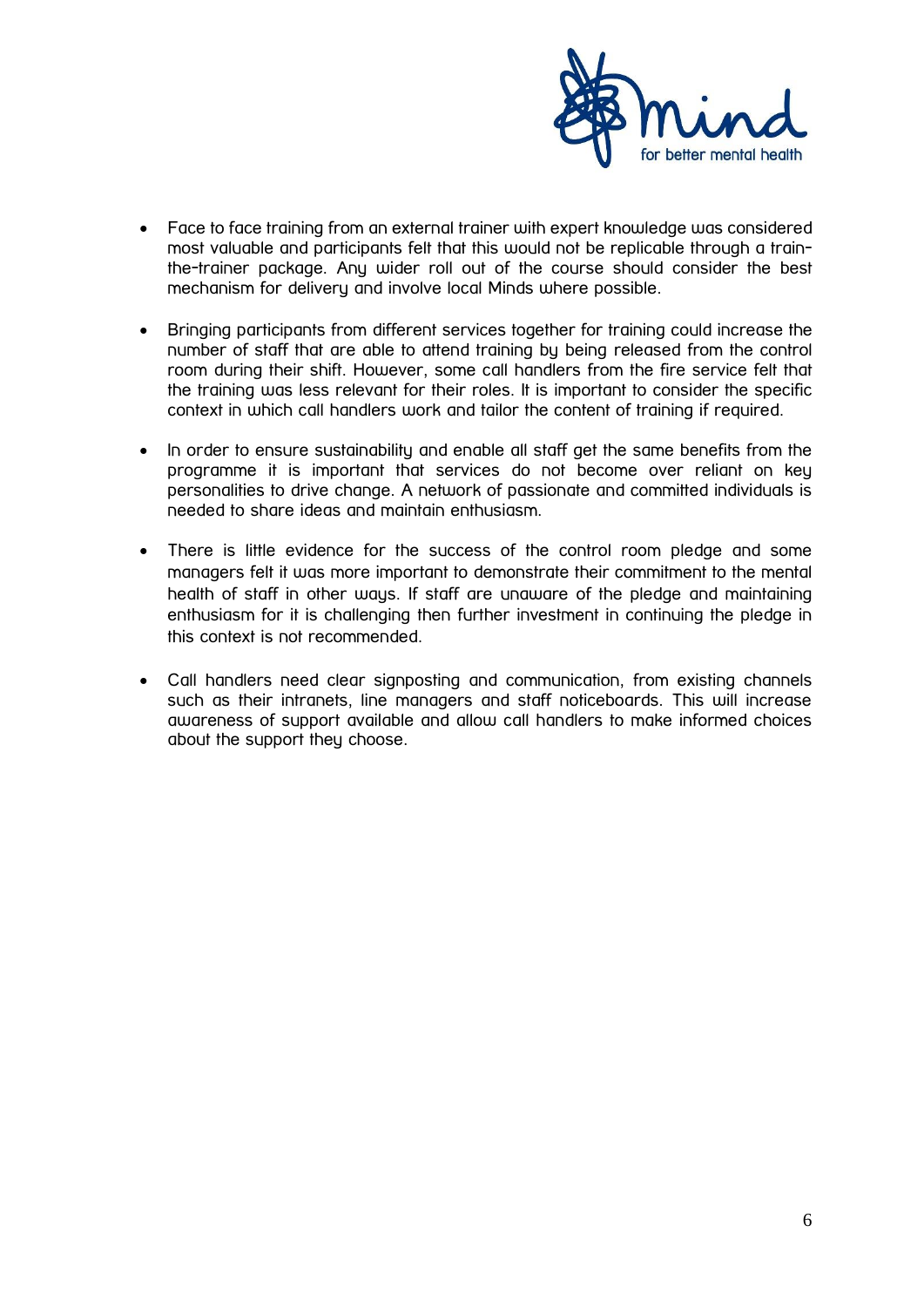

### <span id="page-6-0"></span>1. Introduction

Between March 2015 and March 2016, Mind delivered the first year of an ambitious programme to improve the mental health of emergency services 'blue light' staff and volunteers in England. Since the end of this funding, Mind has been delivering a number of legacy activities (Phase 2). These included setting up local networks to bring employers together to share good practice and jointly commission services. Phase 2 also included further testing of our resilience interventions.

In November 2016, the government provided a further £1.5 million to support the continued delivery of Mind's Blue Light Programme (Phase 3). This additional support allowed Mind to continue delivery in England, extend the programme to Wales, and begin working with additional 'at risk' groups, including 999 call handlers, new recruits and A&E staff.

#### <span id="page-6-1"></span>1.2 Scoping Research

Between May and June 2017, as part of Phase 3 of the Blue Light Programme, Mind conducted scoping research with call handlers and expert stakeholders from the police, fire, ambulance, and search & rescue services. This included focus groups, interviews with call handlers and stakeholders, and control room observations. This research identified that;

- Dealing with members of the public in emergency situations is inherently stressful and the nature of these calls can impact on wellbeing, particularly when call handlers are not adequately supported in dealing with them. Call handlers experience a degree of 'emotional turbulence' due to the range of calls that they receive. They often receive abusive, inappropriate, and distressing calls which they do not always feel equipped to handle. Dealing with suicidal callers, or those with other mental health needs, was reported to be one of the most stressful and upsetting aspects of the role.
- Whilst there appears to have been a wholesale reduction in stigma and discrimination around mental health generally, there continues to be a 'just get on with it' organisational culture within the emergencu services. This promotes the idea that dealing with stressful situations is an intrinsic part of the role and therefore should not be 'allowed' to impact upon wellbeing. For call handlers, this has led to a perceived lack of recognition of the psychological effects of the role and can discourage help-seeking.
- The challenges of the call handler role have been exacerbated by systemic organisational changes that have resulted in higher volumes of calls, a reduction in staff, and a culture of strictly enforced targets. These issues are overwhelmingly felt to be the main cause of poor mental health and wellbeing amongst call handlers. Participants felt that these factors contribute towards high levels of staff sickness and poor staff retention. Limited time for training, debriefing, or informal support has resulted in low levels of trust between staff and supervisors and poor expectations of support services.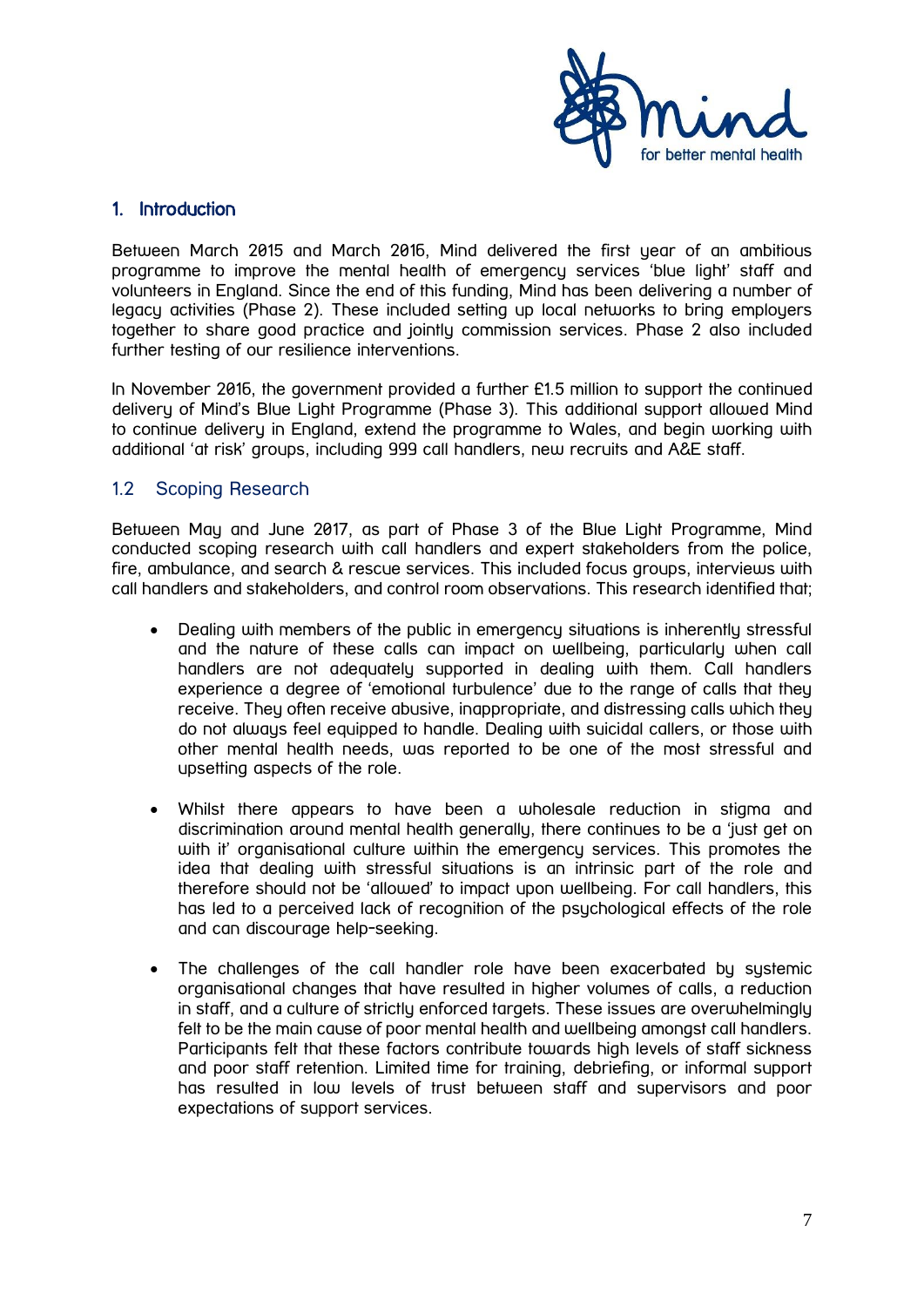

# <span id="page-7-0"></span>1.3 Overview of Pilot

The findings and recommendations from the research report were used by the Blue Light programme team to develop a programme of support specifically tailored towards the needs of personnel working within the control room environment. This included;

- Control Room Pledge Refreshes Blue Light Time to Change Pledges with targeted action plans that recognise the specific context of call handlers, whilst connecting the control room to the overarching organisational pledge.
- Champions and Peer Support Hints & Tips Online and offline resource with hints, tips and examples of how to apply the existing Blue Light Champions toolkit in the Control Room context.
- Call Handler Briefings Short introductions to three subjects Mental Health Awareness, Building Resilience and Supporting Callers with their Mental Health, delivered either as a one day course or in three 1-2 hour segments.
- Managing Mental Health in the Emergency Services (MMHES) Training A half day training course of line managers and team leaders covering mental health awareness, how to support team members and signposting. Activities and case studies were adapted from the general MMHES training to reflect the roles of control room managers and supervisors.
- Workplace Wellbeing Webinars Subtitles to be added to existing webinars to enable them to be played within the control room environment.
- Adapting existing materials Reviewing and adapting (where necessary) existing materials, e.g. information booklets to ensure relevance to and inclusion of call handlers.

#### <span id="page-7-1"></span>1.3.1 Briefing Objectives

Short briefing sessions on three subjects were designed to be delivered either as a combined 1 day (5.5 hour) course, or as 3 separate components lasting between 1.5 hours and 2 hours each. The briefings were designed in this way to reflect feedback by staff and managers that it would be difficult to release staff for a full day of training.

Each briefing was designed to provide participants with a short introduction to each topic. The learning objectives of each briefing were developed to take into account the introductory nature of the briefings and are outlined as follows;

#### Introduction to Mental Health Awareness

- Raised awareness and understanding of mental health.
- An introduction to how to recognise the causes, symptoms and support options for a range of common and less-common mental health issues that 999 call handling staff may experience.
- An improved understanding of the range of mental health and wellbeing support available to 999 call handling staff, both within and outside their organisation.

Introduction to Resilience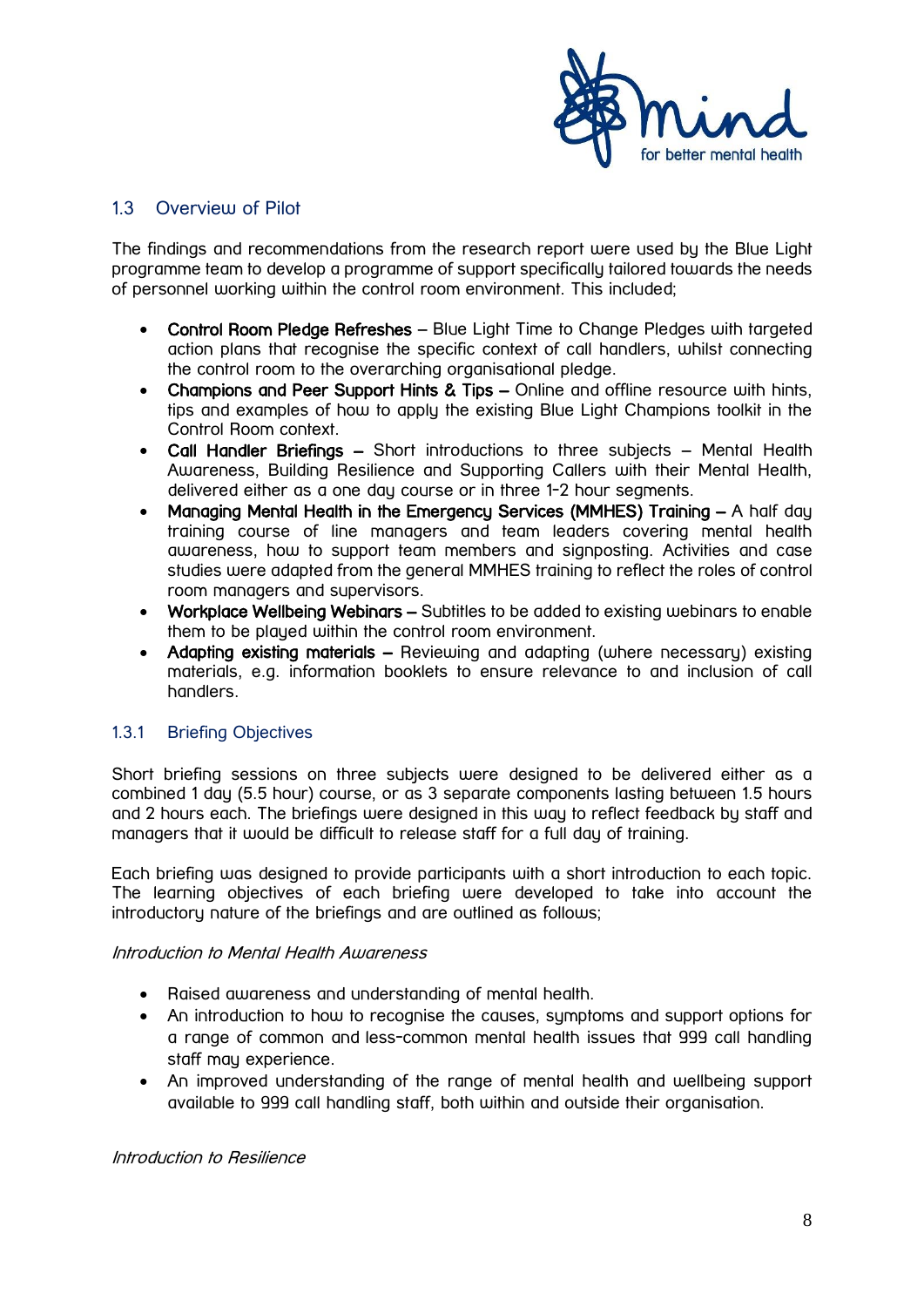

- An improved understanding of emotional intelligence and resilience.
- An introduction to thinking patterns, and identifying what can be helpful and unhelpful.
- An introduction to resilience building techniques and signposting to key resources
- An introduction to mindfulness and signposting to key resources.
- An improved understanding of the range of mental health and wellbeing support available to 999 call handling staff, both within and outside their organisation.

#### Introduction to Supporting Callers with Mental Health Issues

- An introduction to how to recognise the signs and symptoms of mental health issues on telephone calls.
- An improved understanding of the impact that handling calls with people who have mental health issues can have on call handlers' own mental health.
- An increased awareness of common pitfalls in managing calls with people with mental health issues.
- An introduction to response techniques to manage challenging calls sensitively and in a structured way.
- An improved understanding of the further training available on supporting callers with mental health issues, and of the range of mental health and wellbeing support available to 999 call handling staff themselves, both within and outside their organisation

# <span id="page-8-0"></span>2 Evaluation Objectives

The targeted rollout and delivery of the various activities and resources were evaluated by Mind's Research and Evaluation team in order to assess how they were perceived and the extent to which they have impacted upon staff working within the control room environment. Some of the key areas that were considered within the evaluation are:

- Participants' experiences of the course/briefings and Blue Light Materials, including format, content, relevance and quality of delivery.
- The extent to which call handlers are aware of and engaged with Mind's Blue Light Programme.
- Call handlers confidence in managing their own mental health and supporting callers/colleagues/friends/family members experiencing a mental health problem after engagement in the Blue Light Programme.
- The visibility of tailored Blue Light materials/resources within the control room environment and the extent to which these are considered useful and relevant.
- The degree to which support for the mental health and wellbeing of call handlers and attitudes towards mental health is perceived to have improved at an organisational level.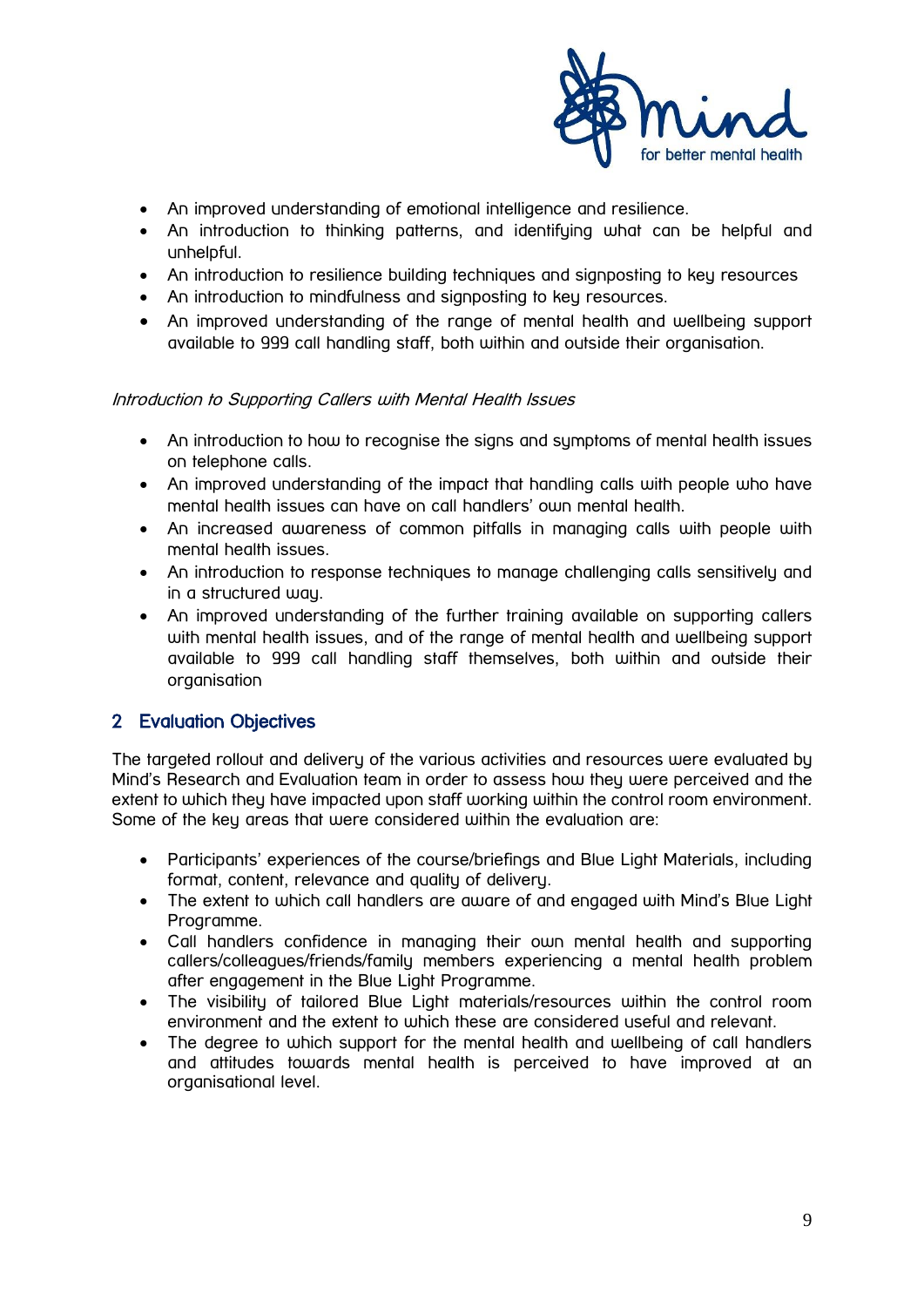

Note that the introductory briefings and MMHES were tailored from existing content that Mind has previously delivered and that has already been subject to evaluation<sup>1</sup>. As a result, the primary focus of the evaluation was on measuring participant's attitudes towards the tailored resources and the extent to which they are considered relevant and useful to staff, rather than measuring specific outcomes.

# <span id="page-9-0"></span>3 Research Methodology & Sample

The evaluation was carried out using a mixed methods approach which consisted of the following:

- Post-training evaluation forms, administered face-to-face after the MMHES training and call handler briefings, inviting participants to share their views on aspects of the training and self-report on key learning outcomes.
- Observation of two full day training sessions (incorporating all three briefings) for call handlers from the police service.
- Two focus groups with call handlers from the police service who took part in the training sessions that were observed.
- Five in-depth interviews (conducted face to face) with stakeholders, representing roles in direct line management, training and employee engagement.
- <span id="page-9-1"></span> Site visits and observations at three control rooms within the London & Cambridgeshire areas.

# 3.2 Sample

1

The table below highlights the number of participants/sites that were included in evaluation activity, broken down by service and activity.

|                                                      | Police         | <b>Fire</b> | Ambulance | <b>Not</b><br>recorded | <b>Total</b> |
|------------------------------------------------------|----------------|-------------|-----------|------------------------|--------------|
| Post-training<br>evaluation forms                    |                |             |           |                        |              |
| <b>MMHES</b><br>$\bullet$                            | 33             | 16          |           |                        | 49           |
| <b>Call Handler</b><br>$\bullet$<br><b>Briefings</b> | 112            | 41          | 98        | 61                     | 312          |
| Focus Groups                                         | 15             |             |           |                        | 15           |
| Stakeholder<br><b>Interviews</b>                     | 4              |             |           |                        | 5            |
| <b>Site</b><br>Visits/Observations                   | $\overline{2}$ |             |           |                        | 3            |

<sup>&</sup>lt;sup>1</sup> Wilson S, Sinclair A, Huxley C, Spiegelhalter K (2016), *Evaluation of Mind's Blue Light Programme*, Strand 2: Workplace wellbeing, Mind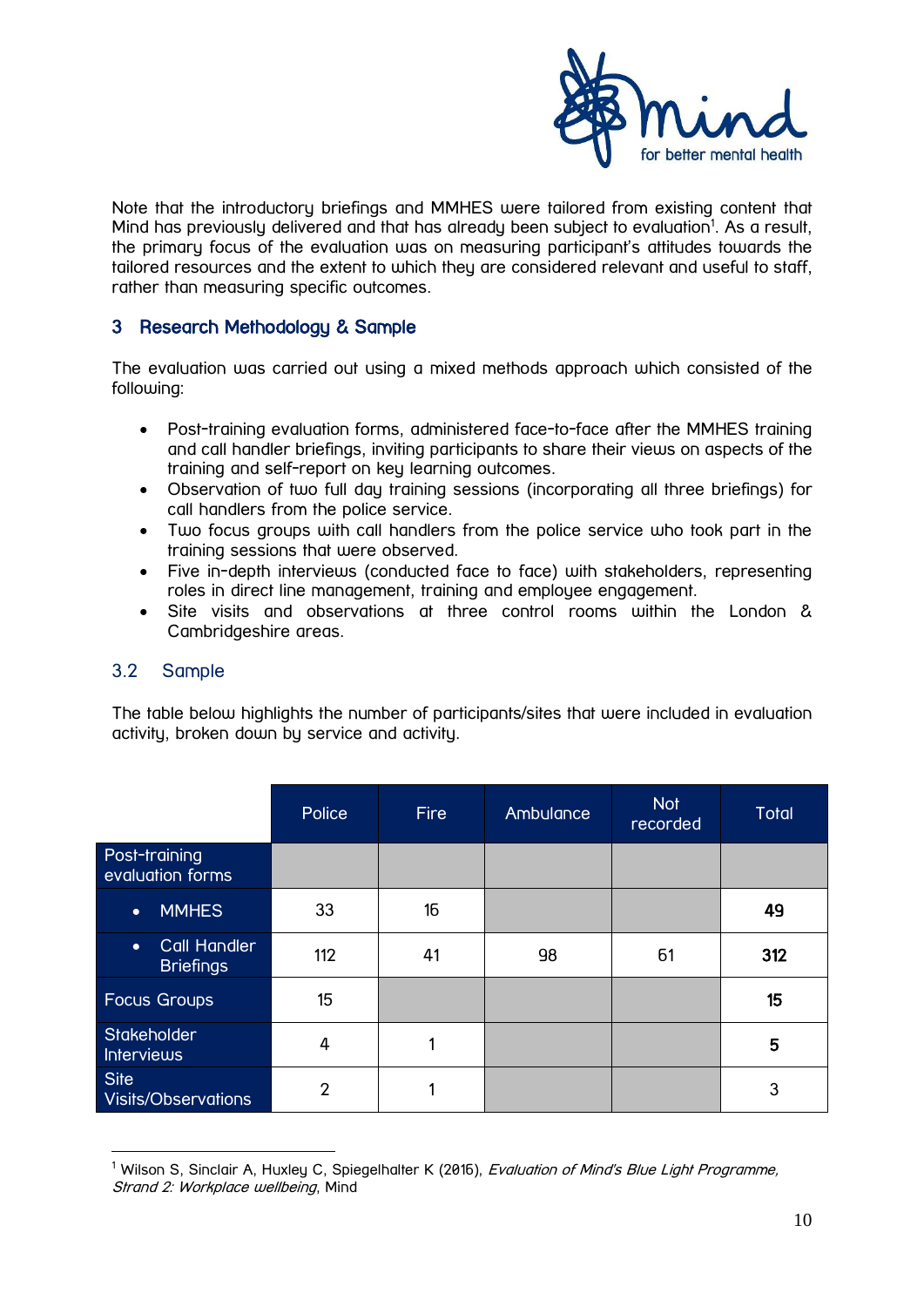

Evaluation forms were handed out to all staff who attended the MMHES training and call handler briefings.

The MMHES course was delivered to approximately 105 managers working within the control room environment over the course of the pilot period, however only 49 evaluation forms (47%) were submitted to Mind's Research and Evaluation team. This may have been because local Minds were not fully aware of the requirement to submit evaluation data, as the course had previously been subject to a full evaluation. In contrast, evaluation data was received from 312 (99%) of the 316 staff who attended the call handler briefings.

61 participants did not list the emergency service that they were part of on their evaluation form and so the service they are employed by is unknown. However, all of these participants attended courses that were delivered to both fire and police service call handlers and as such it can be assumed all of those recorded in this way are employed either by the police or fire services.

Focus groups were recruited for using the local Mind trainers delivering the sessions and participants were recruited on a voluntary basis. The purpose of the evaluation was explained to course attendees and they were invited to participate in a short (45 minutes) focus group immediately following the training. Stakeholder interviews and site visits were also facilitated through local Minds using existing contacts.

#### <span id="page-10-0"></span>3.2.1 Stakeholder Interviews

Five 'expert' stakeholders were engaged in the research through semi-structured face to face interviews. The professional perspectives of stakeholders were important in providing an overarching view of the success of the Blue Light Programme and a wider perspective around organisational attitudes to mental health and wellbeing.

Four stakeholders were included from the police service and one from the fire service and represented three different employers. The breakdown of stakeholders included in the research and their roles is as follows:

| <b>Service</b> | <b>Role</b>                          |
|----------------|--------------------------------------|
| Fire           | <b>Training Officer</b>              |
| Police         | Employee Engagement and Improvement  |
| Police         | Strategic Workforce Planning Manager |
| Police         | <b>Dispatch Supervisor</b>           |
| Police         | Deputy Manager - Call Handling       |

#### <span id="page-10-1"></span>3.2.2 Site Visits & Observations

Site visits were conducted at three control rooms: one police control room within central London, and one police and one fire control room, both located within the Cambridgeshire area. All of the visits were conducted on weekday afternoons at a similar time of day. Within each control room there was opportunity to speak informally to call handlers, and at the fire service control room there was a chance to spend time listening to live incoming calls.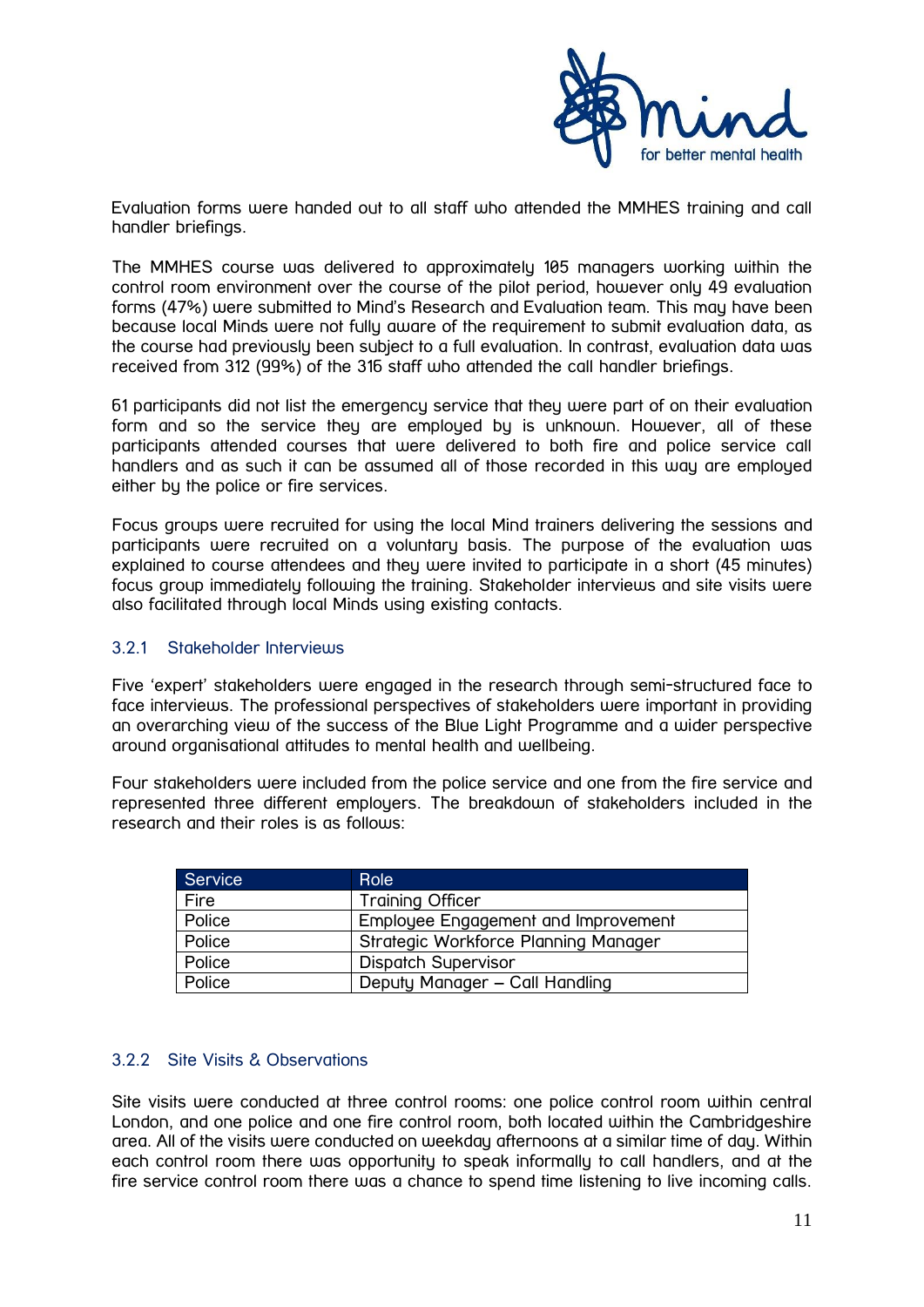

More broadly, there was opportunity to observe and assess the visibility of Blue Light Programme materials within and around the control room environment.

The ambulance service are underrepresented in the sample due to difficulties in establishing key contacts to facilitate the arrangement of focus groups/site visits. Unfortunately, no courses were delivered to search and rescue (SAR) staff during this pilot and no representatives from search and rescue services participated in the evaluation. This was primarily due to a lack of dedicated SAR call handlers within the four Blue Light Mental Health Network areas where the courses were piloted.

# Key Findings

# <span id="page-11-1"></span><span id="page-11-0"></span>4 Training Attendance

# 4.2 Call Handler Briefings

As referred to in section 3.2 above, a total of 316 control room staff attended the call handler briefings, which were delivered in the four Blue Light Mental Health Network areas. Evaluation data was received from 312 (98.7%) of attendees. The 312 participants whose data is included in the evaluation are broken down by network and service in the table below;

|                        | Police | <b>Fire</b> | Ambulance | <b>Not</b><br>Recorded | <b>Total</b> |
|------------------------|--------|-------------|-----------|------------------------|--------------|
| <b>CPSL</b>            | 27     |             |           | 59                     | 86           |
| Wirral                 | 22     |             |           |                        | 24           |
| ∣Tyneside <sup>⊺</sup> | 34     | 25          | 76        |                        | 137          |
| London                 | 29     | 14          | 22        |                        | 65           |
| Total                  | 112    | 41          | 98        | 61                     | 312          |

Engagement in the call handler briefings was highest from the police service. This has also been the case in other areas of the Blue Light Programme and may be a reflection of the higher level of need amongst the police in general, which was also reflected in the scoping research with call handlers. Two of the four networks that took part in the pilot were not able to deliver any courses to ambulance staff during the pilot period. This was primarily due to logistical difficulties in abstracting staff for training and challenges in maintaining relationships with key contacts.

#### <span id="page-11-2"></span>4.2.1 Motivations for attendance

All of the call handlers who took part in focus group discussions had attended the briefings voluntarily, and conversations with stakeholders echoed this pattern. Managers were keen to highlight the high demand for the training, emphasising that the majority of staff who had attended the briefings had done so on their rest days.

"They all came in on their days off to do it. It wasn't in job time, it was in their days off, to do this. The buy-in was such that they were just craving to actually unravel the issues that they had." - Manager, Police Service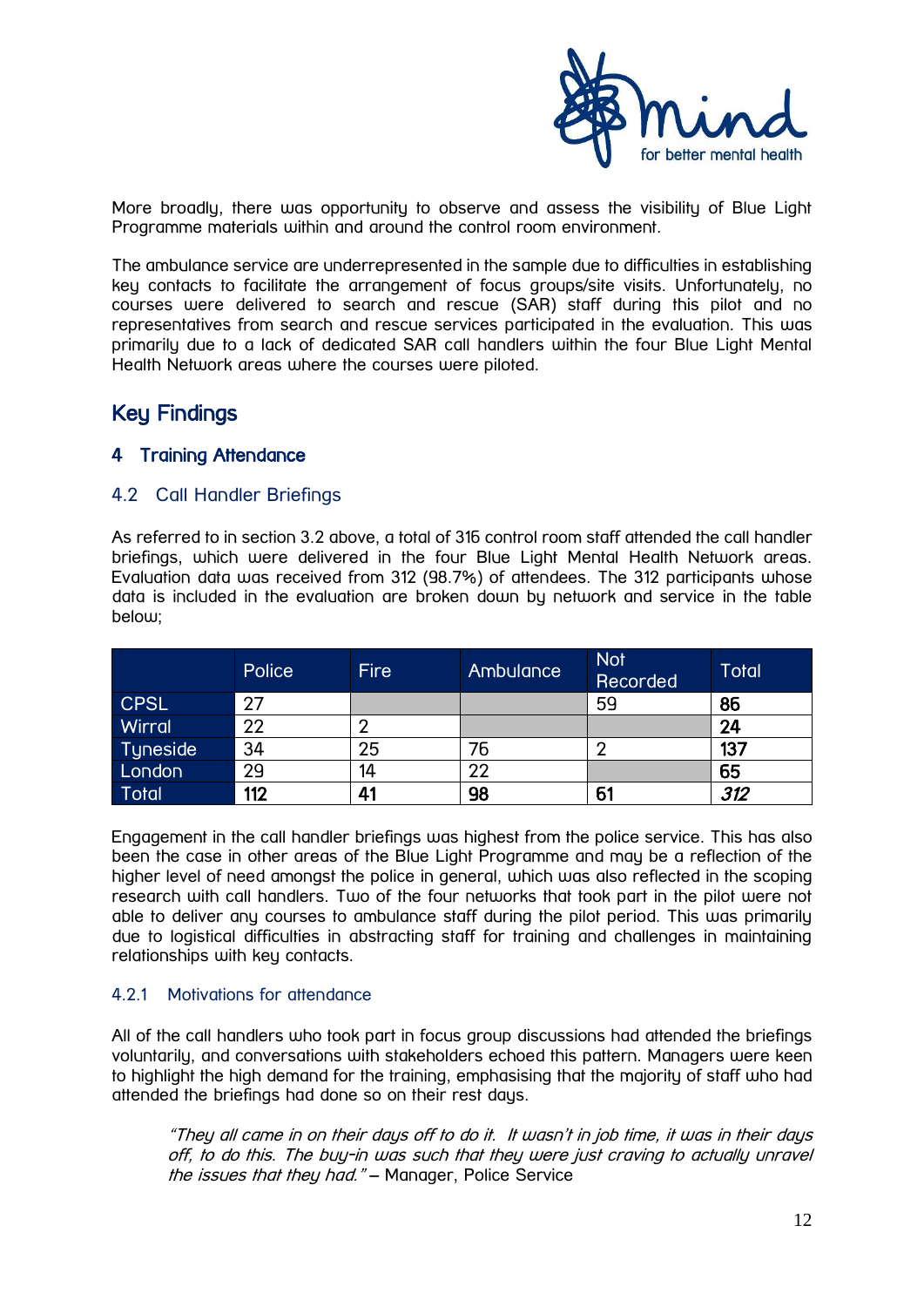

Many participants attended the briefings because they felt that mental health was something that was relevant to their work. Dealing with callers experiencing mental health problems was highlighted as a key stressor of the call handler role in our scoping research, and therefore it is unsurprising that staff welcomed the opportunity to increase their confidence in this area.

"I just felt it was something that-, we deal a lot with mental health in, you know, calls and situations and that at work. So, I just felt it was worthwhile doing." – Call Handler, Police Service

However, staff also welcomed the opportunity to reflect on their own mental health outside of a work setting. Course attendees and managers also perceived that an existing interest in, or personal experience of mental health problems were primary motivators for attending the briefings.

"I think people that have that interest and want to better themselves went on it, and I think people that have experienced mental health, even for themselves or with family members, or have experiences in their own life, were also really interested to go on it as well" - Manager, Police Service

Some staff who took part in the focus group discussions indicated that they had signed up for the briefings as a result of recommendations from colleagues who had positive experiences of the training. Hearing about the training from other staff also altered their perception of what the training would entail.

"They said it was very good for your own-, two thirds of it was about you and caring for yourself and, you know, knowing how to handle things rather than just work related." – Call Handler, Police Service

"I read it and I thought, no I'm not doing that on my rest days, you know. But then Steve a few of them have been and they went, 'It's really worth going on,' and I went, 'Oh, actually?' so I got it back out and then applied for it." – Call Handler, Police Service

This was also corroborated by managers, who struggled to keep up with demand for the training and were keen to take up the offer of additional courses.

"A lot of people that went on it, encouraged other people to go, which is why we had the additional courses." Manager, Police Service

97% of staff who attended the briefings said that they would 'absolutely' (85%) or 'probably' (13%) recommend the course to a colleague.

#### <span id="page-12-0"></span>4.2.2 Barriers to attendance

Despite the relatively high uptake of training, course participants and managers highlighted several things that may have prevented staff from attending the briefings. These were primarily centred on the necessity for staff to attend training in their own time due to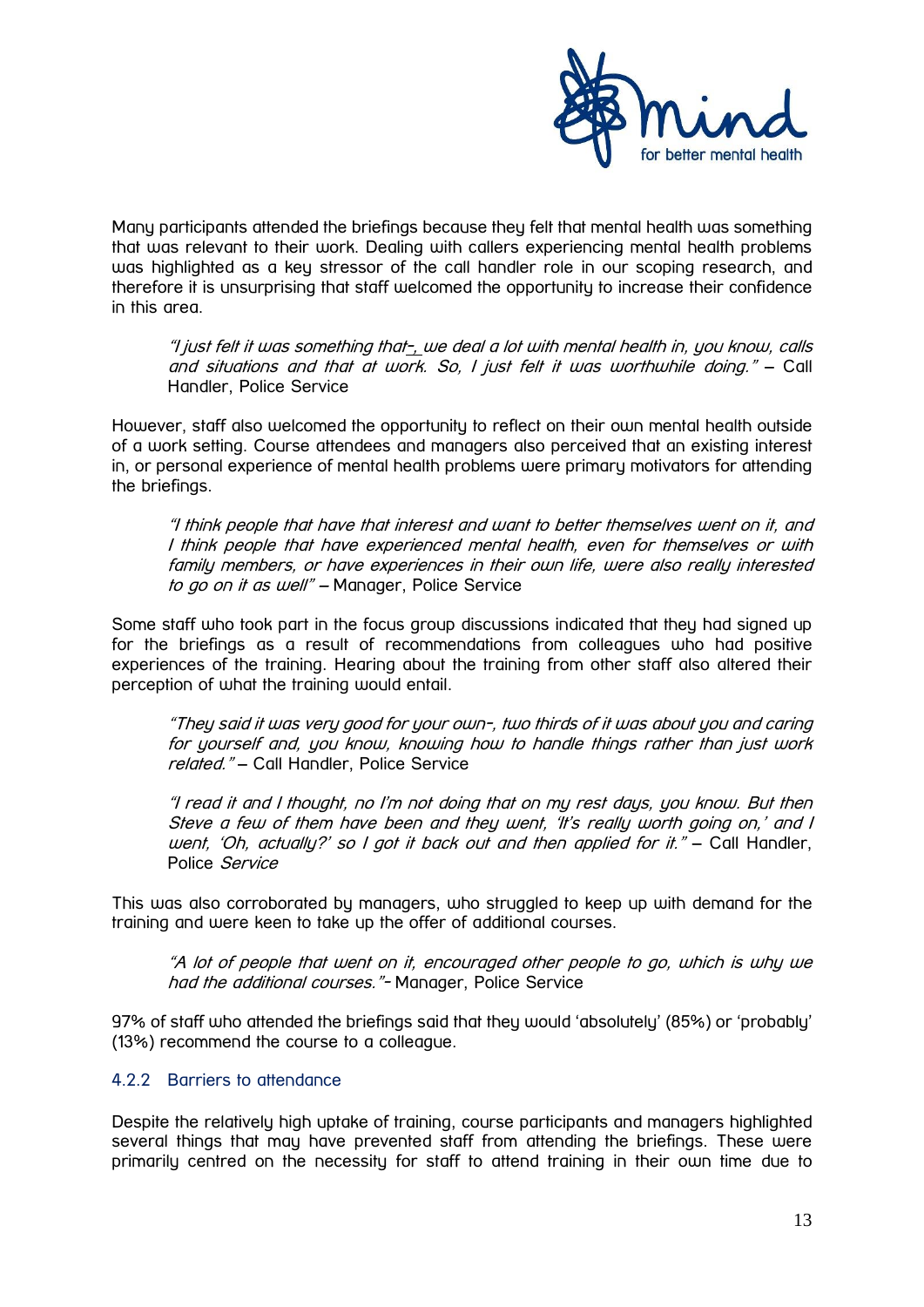

resource constraints and barriers around doing so, such as caring responsibilities, travelling distance and unwillingness to give up their rest days.

Whilst managers were keen to highlight that staff are compensated (either monetarily or by taking time back in lieu) for attending training on their rest days, for many staff this is unwelcome and/or impractical. There is a risk therefore that the necessity for staff to participate in this way could mean that the training does not reach many staff who might benefit from it.

A small number of services were able to abstract staff from their shifts to attend the briefings. However, this was uncommon, and usually limited to one or two staff from any one shift which presented difficulties in recruiting enough participants for a course to go ahead. It was suggested that greater collaboration with neighbouring services to facilitate cross-service training could increase the number of staff that are able to attend training by being abstracted from the control room.

Call handlers from the police who took part in one focus group suggested that there is still a perception within their service that mental health is not something that affects them and this would prevent some staff from volunteering to attend the briefings.

"I think, you know, people just kind of think, 'Oh, I don't need to know about that,' you know? 'I can do my job perfectly well without all this pink and fluffy stuff.' There is still some level of that in our service, you know?" – Call Handler, Police Service

This was also highlighted by a trainer within the fire service who felt that staff without personal experience of poor mental health may struggle to engage with the relevance of the training.

"I do still think some people think, 'I don't need to know about that, it doesn't affect me.' You say 'mental health' and people put the negative on it, they don't put the positive on it about good mental health and wellbeing and how to maintain that." – Trainer, Fire Service

Nevertheless, some managers were surprised by the diverse range of staff that had requested to attend the course. This was felt to be largely as a result of positive feedback and encouragement from colleagues, but also indicative of a change of culture surrounding mental health in the services, an area that will be explored in more detail later in the report.

"There was such a variety of people. Some roughty-toughty blokes, you know, who you just wouldn't expect, and they all had a tale to tell, you know." – Manager, Police Service

The final reason that was raised by staff and managers as being a potential barrier to attendance related to the promotion of briefings to staff. Recruitment to sessions was primarily achieved through email. However, it was remarked that call handlers often don't get chance to check their emails, or are overloaded with email traffic which means information relating to optional training often gets lost.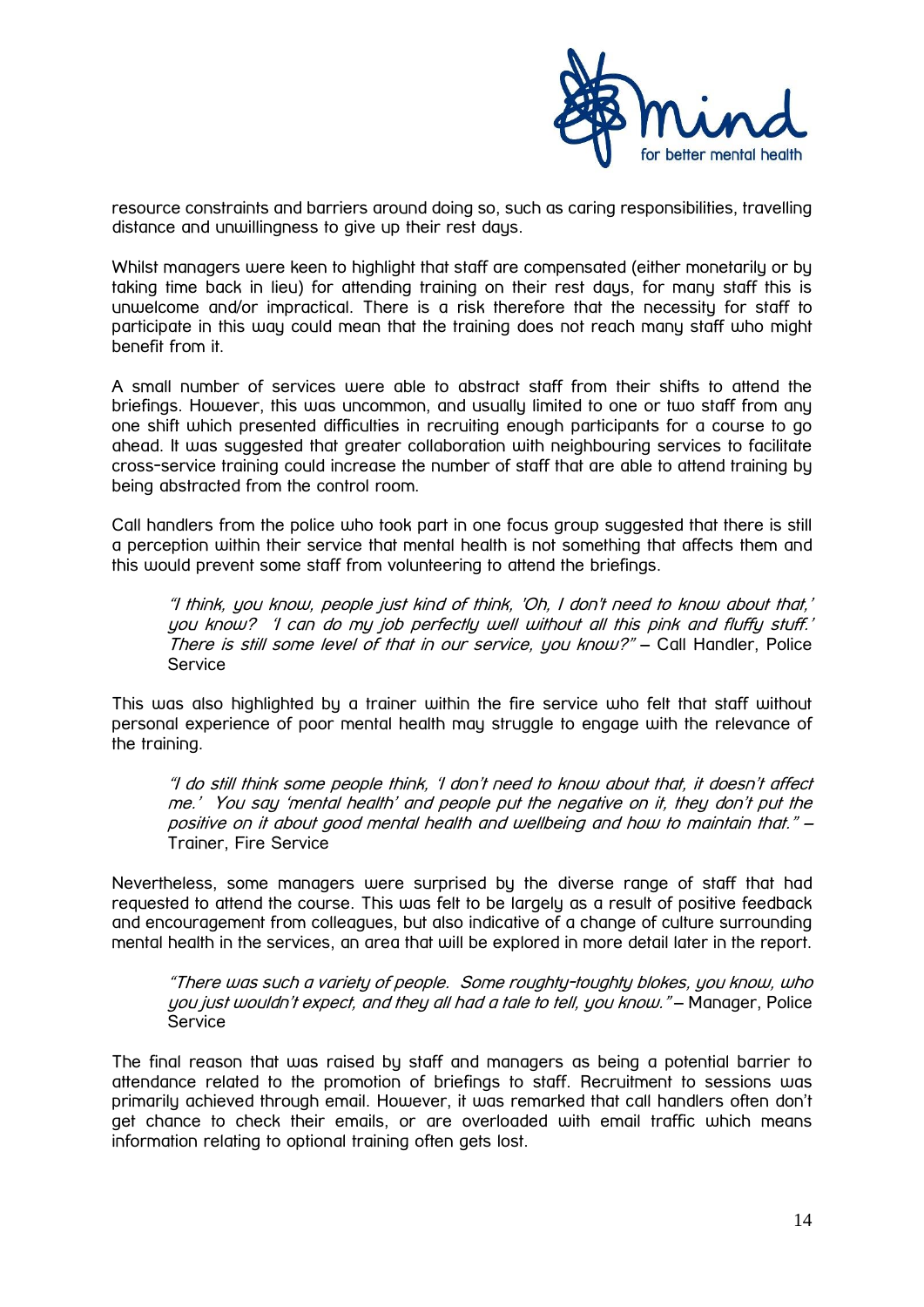

<span id="page-14-0"></span>"They're obviously busy, and they don't get a chance to check their emails. By the time they looked at the dates that they could do, they were filled." - Manager, Police Service

It is important that all staff are made aware when training is taking place to ensure that all those who might benefit from it are given the opportunity to attend.

# 4.3 MMHES

Attendance data from the targeted MMHES courses was not available for the evaluation. However, of the 49 evaluation responses that were received, 33 of these were from the police and 16 from attendees from the fire service.

Indications from interviews with representatives from the police and fire service suggest that demand for training among managers was equally high. It was generally felt to be easier to release managers for training. Some services were able to ensure that all line managers working in the control room could attend the MMHES training, and this was felt to be beneficial.

However, the fragmented nature of some services meant that managers in a number of areas were given more opportunity to attend courses than others. Particularly in services where non-emergency calls are handled in a separate location to 999 calls, the message about training didn't always reach all of those responsible for managing staff who handle calls. This seemed to be primarily a result of a lack of communication between different teams and/or where the relationship with the local Mind was held primarily in one area.

"I don't think it was communicated out particularly, and we were in those two distinct, different locations I think, which had something to do with it, but we weren't considered, I don't think. So, when I did find out about some of the courses, I tried to shove some of our supervisors on it, but it was all quite short notice." – Manager, Police Service.

# <span id="page-14-1"></span>4.4 Views on mandating training

Feedback received from interviews, focus groups and on evaluation forms indicated a strong appetite for both the call handler briefings and MMHES training to be made mandatory for staff and supervisors working in the control room.

"We all take calls, and we all take the same sort of calls, like there's no call-taker which doesn't take calls related to mental health. So, we should all take this training I think" – Call Handler, Police Service

However, there were some barriers identified with regards to mandating the training for all staff, most notably around funding and resourcing. Participants in some services had allocated training days which could be used to undertake training on mental health if it was mandated by their service. However, one police call handler reflected in a focus group that she hadn't attended any training during work time since 2007.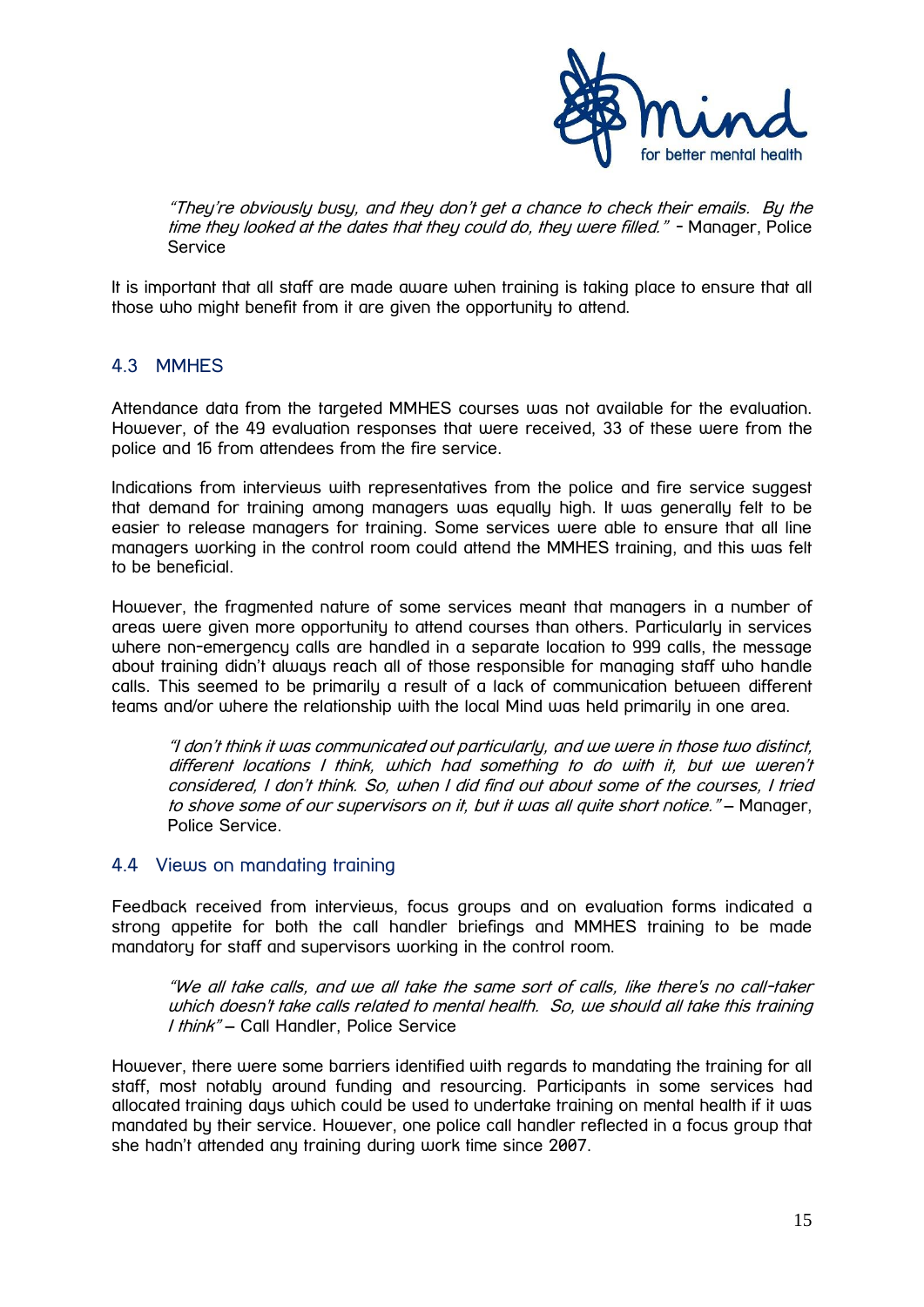

Training provided by the Blue Light Programme during the pilot period had been offered at no cost to services, but managers felt that if it were to be sustained then it could be difficult to cover the cost of this internally.

"It's not something that we can sustain on our own because we need you guys to come in. We won't have the finances." - Manager, Police Service

"If there's not funding there, it would depend on the cost of the courses as it's quite difficult for us to get that authorised, but maybe we could. So, again, that's not necessarily off the table if we could put together enough of an argument to say it's useful enough of an issue, and I think it is." – Manager, Police Service

Some felt that the briefings should be included as part of the initial induction package for call handlers, and that this would also reduce some of the barriers preventing staff being released for training.

"I mean, we're getting new staff in all the time and I think that to set the new staff off on a great level, you know, to give them a great starting point, this sort of thing would be ideal. It would be easy to do that as part of the new starters stuff, it would be no problem to incorporate it into that." - Trainer, Police Service

If training is to be mandated, care should be taken to ensure that staff receive it at a time that is appropriate to them as well as being logistically practical for organisations. Senior level buy-in is needed to enable funds and resources to be allocated proportionally to allow staff to attend.

# <span id="page-15-0"></span>5 Views on the training

#### <span id="page-15-1"></span>5.2 Call Handler Briefings

Participants were asked to complete an evaluation form at the end of the call handler briefings which included a question about the relevance of the training and invited them to share their views on the most and least useful parts of the training. Views on the briefings were also gathered through two focus groups with participants held immediately after the training.

#### <span id="page-15-2"></span>5.2.1 Views on the format of training

As referred to in section 1.3.1, the briefings were designed to be delivered in three short, independent sections which could be brought together into a longer, full day course if required. Despite a finding from the scoping research which suggested that it would be more difficult to abstract staff for a full day of training than separate 1.5-2 hour sections, all of the services opted to have the three briefings delivered consecutively. As a result, 307 of the 312 (98.4%) course participants included in the evaluation attended all three briefings. For the small amount of staff that weren't able to be present for the full day of the training, feedback from evaluation forms suggest that this may have been due to a lack of communication about the duration of the course.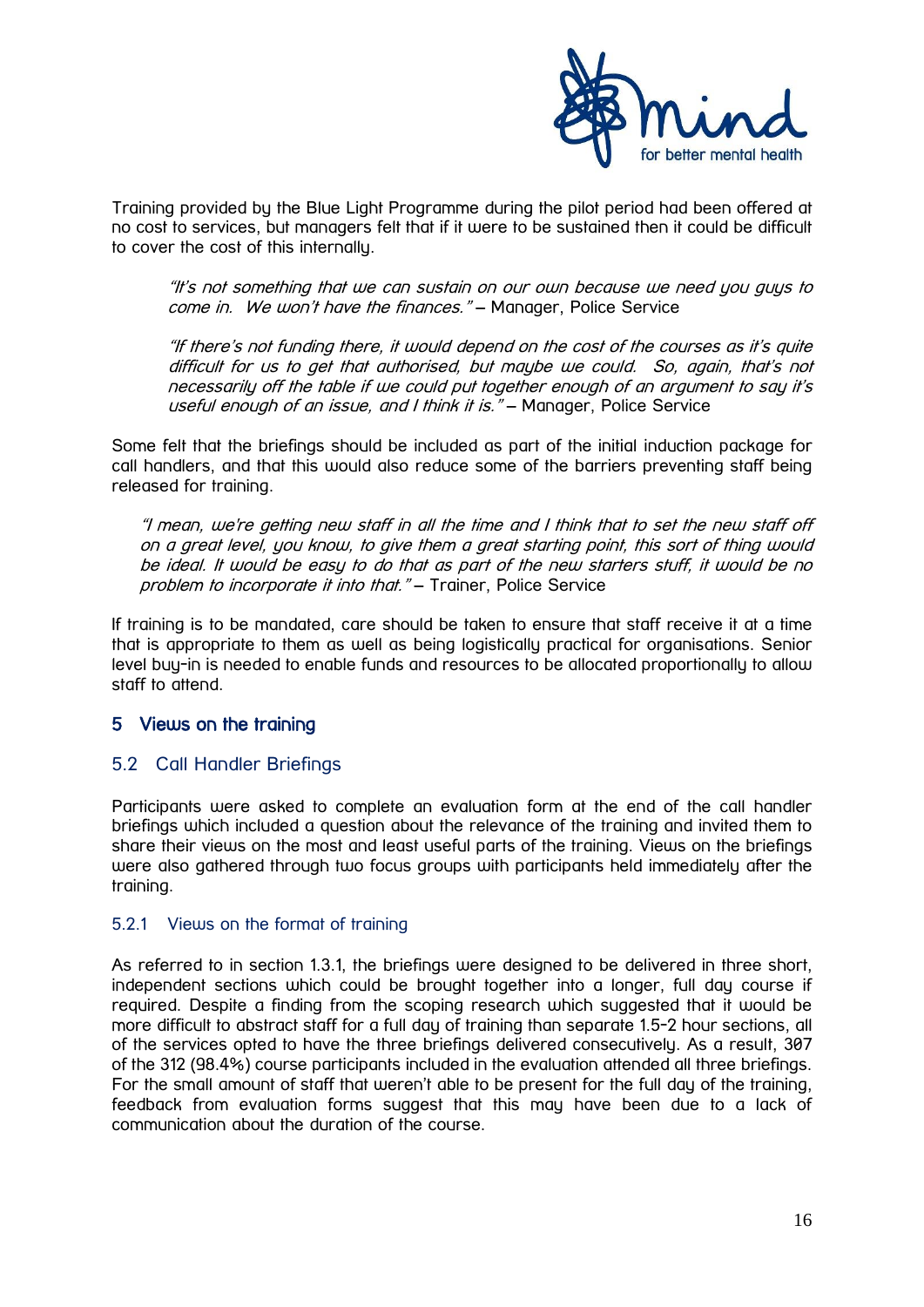

Participants who took part in focus group discussions immediately after completing the course reflected that the briefings complemented each other well and felt that the format of the training as a full day course was most appropriate.

"They all seem to link together so I think if I was to do them separately over a couple of months, I probably wouldn't relate to it as much." – Call Handler, Police Service

Just over half of call handlers who attended the briefings took part in sessions that were specific to their service. The remainder of participants attended 'cross service' sessions which were open to call handlers from different emergency services to come together. Whilst those who attended service specific sessions often struggled to see the benefit of a cross-service approach to training, those who took part in the mixed sessions reflected on the value of sharing experiences across services;

"It was good to have the two services, because you get a slightly different perspective because they deal with different types of calls, obviously, than the fire service deal with, and you can have those discussions about how they deal with those types of callers." - Trainer, Fire Service

Participants valued the small group sizes (the maximum number who attended any of the briefings was 20, with an average of around 12 participants) which gave them the opportunity to interact with colleagues and was felt to facilitate open and honest discussion. Call handlers who participated in a focus group discussion after the training felt that this discussion was both an important part of their learning and also helped to build relationships with colleagues.

"Just to sit like this with a group of colleagues, people who you've not met before, is good because everyone's been very open. Everyone's listening and we all learn from that, you see." - Call Handler, Police Service

They felt that this aspect of the training would not have been as beneficial had the briefings been delivered to a large group.

#### <span id="page-16-0"></span>5.2.2 Views on training delivery

Participants were very positive about the way that the training was facilitated by local Mind staff. Trainers were described as knowledgeable, friendly and engaging and participants valued their ability to facilitate inclusive group discussion. The balance between presentations and interactive elements was felt to be appropriate and call handlers felt that the relatively informal style of delivery kept them engaged throughout the day and made them feel comfortable to ask questions and share their own experiences.

Call handlers who took part in focus group discussions were asked whether they felt that the training would be best delivered by an external provider such as Mind, or whether a train the trainer package for internal trainers would be more appropriate. Participants reflected on the value of having a trainer with expert knowledge in the subject matter and felt that this wouldn't be replicable through a train-the-trainer package.

"Any questions we had, she would know, she would be able to answer whereas if you're just giving someone to train, you're just going to train them and then if they're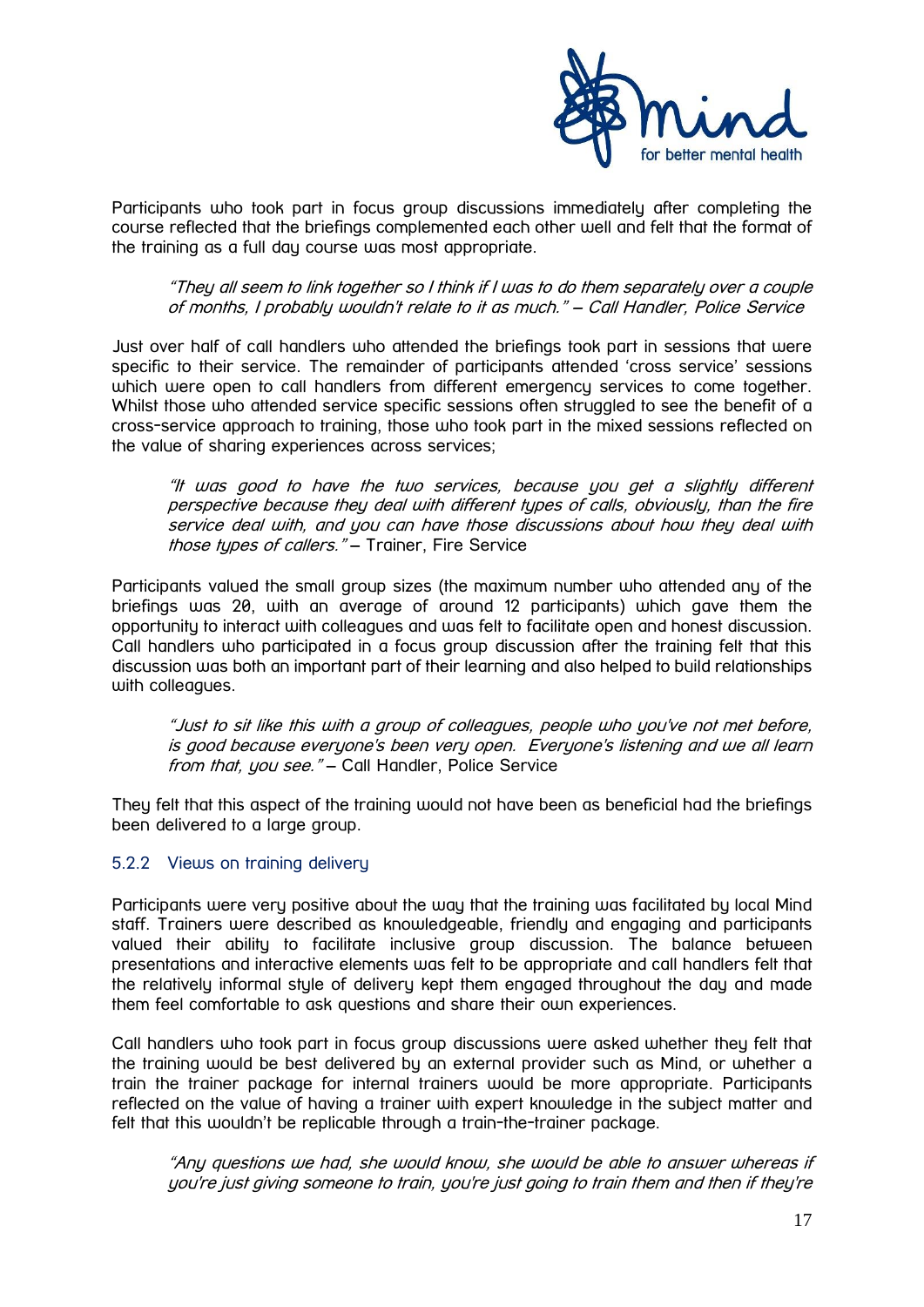

not an expert in it, if we have questions that we're going to ask them, they might not know the answer to them. Whereas she seemed to know everything, and she would always explain why that was." – Call Handler, Police Service

This was felt to be especially important when delivering training on a sensitive topic such as mental health. Call handlers felt that experience and commitment were important factors in engaging staff to think about their own mental health, and some participants found it especially helpful when trainers chose to share their own lived experience to illustrate examples.

"I think to train this, this is something that you've got to have a buy-in to yourself and I don't think you could just get a group of trainers together and just say, 'Right, you're going to deliver this.' It's not like delivering a computer system or anything like that. It's something where you've got to believe in the package itself and you've got to be believable to get other people to buy in to you as a trainer, not just the material." – Call Handler, Police Service

#### <span id="page-17-0"></span>5.2.3 Views on training content

The majority of participants who attended the briefings felt that they were relevant to them and their work, with 94% strongly agreeing or tending to agreeing with this statement.



Figure 1. Participants views on whether the briefings were relevant to them and their work.

This figure was highest for participants from the police service, to whom the most courses were delivered, and lowest for call handlers from the fire service, with only 29% strongly agreeing with this statement.

Feedback from the evaluation forms suggests that some participants from the fire service felt that aspects of the course were less relevant to their roles and would be more beneficial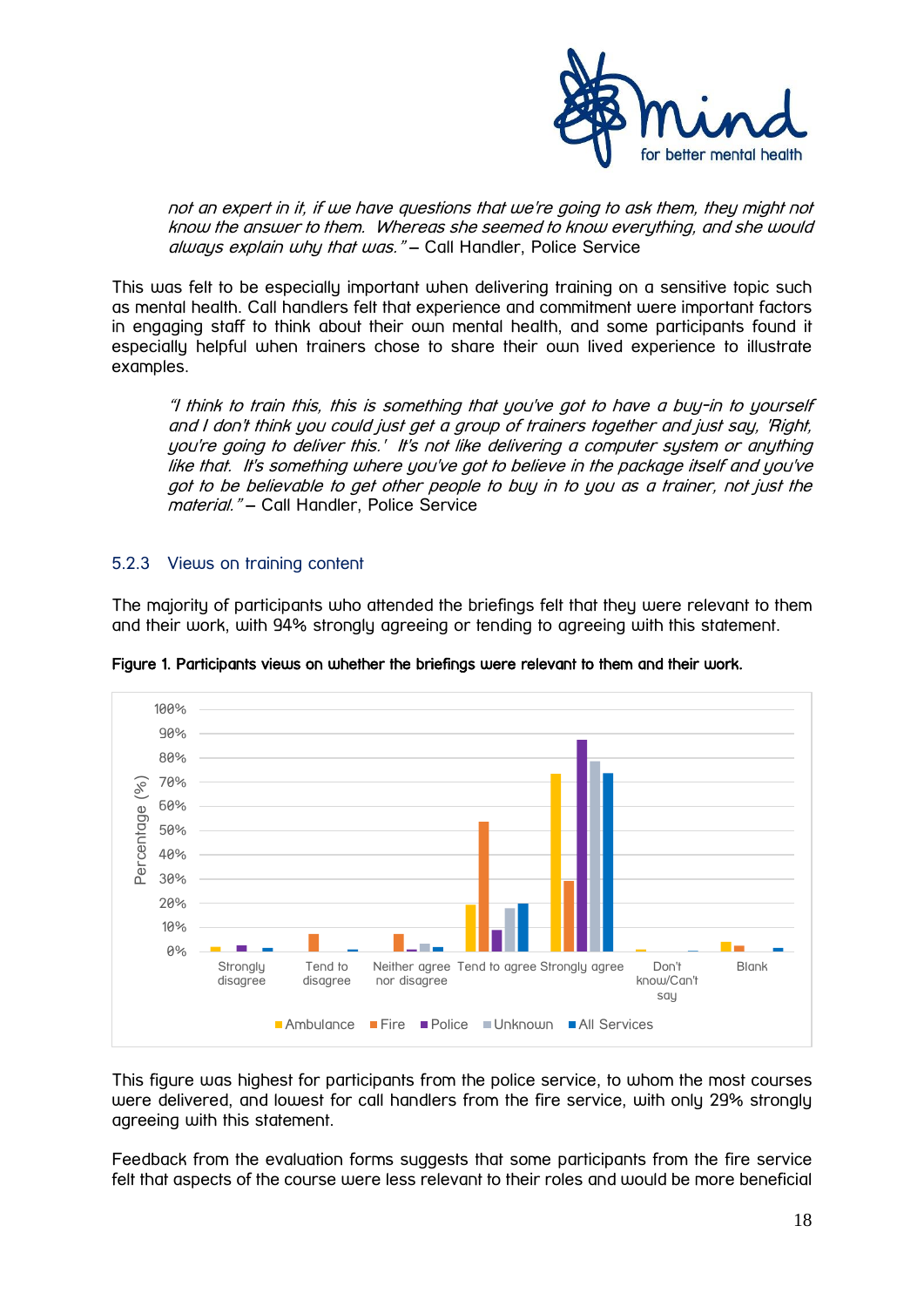

to call handlers in the police and ambulance services because of the nature of the calls that they deal with. Some participants suggested that the briefings would benefit from being more tailored to the specific needs of each individual emergency service. However others felt that it was useful to have a broader understanding even if it wasn't directly relevant to their roles.

Staff who took part in focus group and interview discussions provided more specific feedback about the elements of the course that were most helpful and areas that may not have had the same degree of resonance. Overall, participants felt that the course accurately reflected the pressures and challenges they face in their roles.

"There was no patronising. It was very clear they could see what our difficulties are and what we do deal with." - Call Handler, Police Service

The majority of participants felt that there was a good balance between the elements of the course that encouraged them to think about their own mental health and those that focused on supporting callers with mental health problems. When asked to reflect on the most useful part of the training, responses were generally equally split between those who valued the content on resilience and supporting their own wellbeing and those who found the information on supporting callers most beneficial. There did not appear to be any distinct patterns in these responses. This suggests that both elements of the training are valuable and that the format and content of the briefings is appropriate for a wide range of staff.

Call handlers found the practical elements of the training useful to reinforce their learning and took away some of the concepts and tools referred to in the training to help them talk about and look after their mental health in their day to day roles.

"A lot people took away the bucket. The bucket filling up and not being able to let the tap out and it overflowing? I've had a couple of people come up to me and go, 'My bucket is nearly-,' I'm like, 'Right, you need to go and take five minutes then. Go and turn your tap on.' So, the language is actually being used, yes." - Trainer, Fire Service

Participants also valued having an opportunity to try some techniques to improve their own wellbeing, and particularly felt the benefits of the short mindfulness exercise.

"When do you ever take three minutes without your phone or your radio, or in your car or what have you, just to sit and, kind of, be. I found that quite good" – Call Handler, Police Service

As has also been observed in other evaluations of courses with Blue Light staff, there were mixed responses to the 'unknown planet' exercise, which was included to demonstrate the differences between 'concrete' (practical and solution focused) and 'abstract' (focusing on why something has happened) thinking. Participants understood the point of the exercise but struggled to engage with the role of the abstract thinker and didn't feel that the scenario was necessarily the best way to demonstrate this.

A number of participants also questioned the usefulness of the role play, which was included to give call handlers and opportunity to practically apply some of the tips included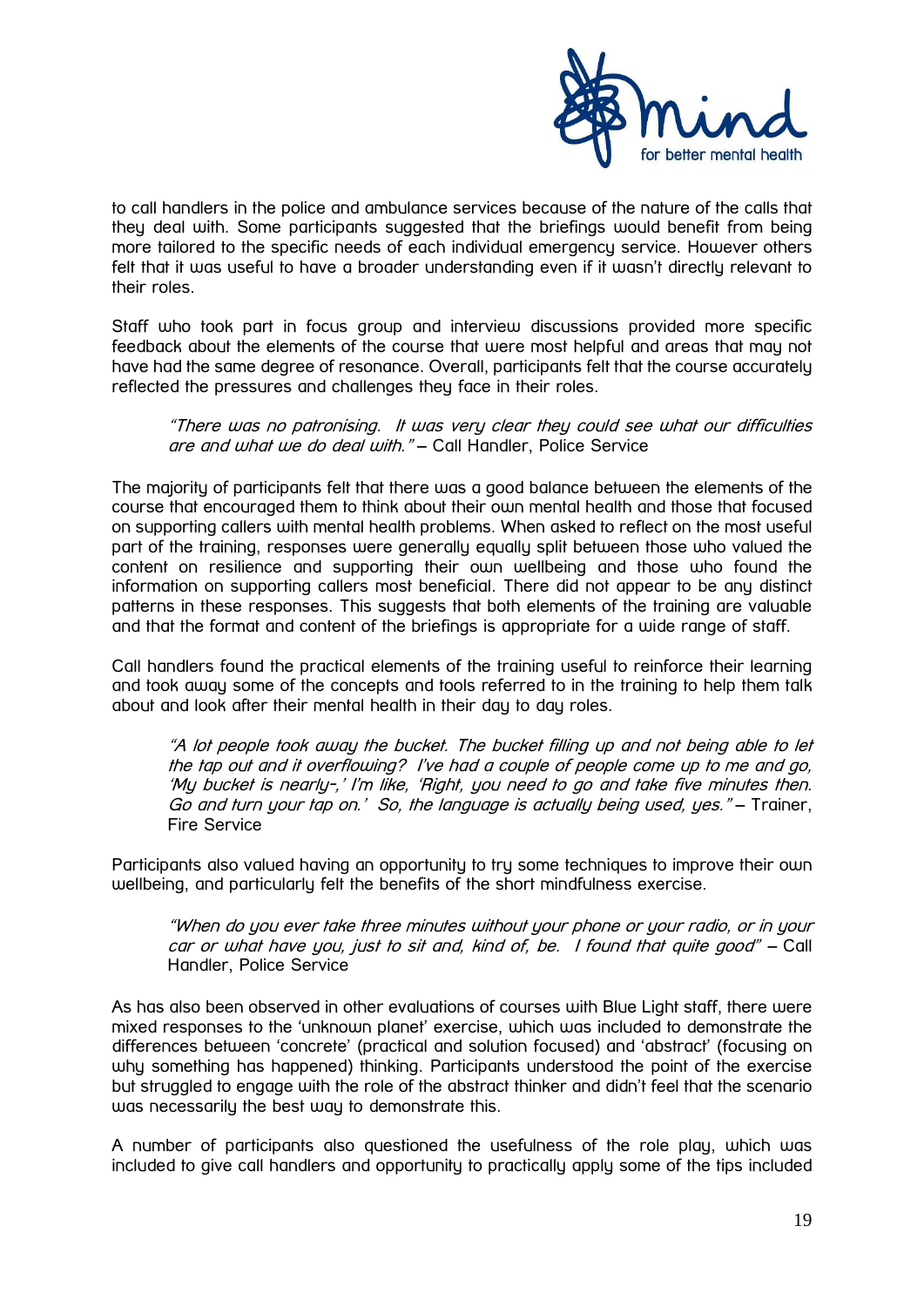

in the course about how to talk to callers experiencing mental health problems. Some call handlers felt that the role play exercise was unnatural and unrealistic.

"You're completely different when it's real and you've literally got someone on the other end of the phone who is crying out for help. Your response is going to be completely different to a pretend, a fake situation as it were." - Call Handler, Police Service

However, despite not engaging in the role play, participants found the training content around supporting callers useful and relevant and took away some key messages from this part of the course, particularly around how to speak to someone about suicide. This was an area that was not covered in detail in the training material but was expanded upon by one local Mind who delivered training to call handlers and was considered particularly valuable.

# <span id="page-19-0"></span>5.3 MMHES

Feedback from the MMHES course was more limited, as evaluation data was only received from 49 course attendees. However, feedback on the course largely mirrors that from the briefings, with the majority of attendees reporting positive experiences of the course content and local Mind trainers.

100% of the 49 attendees who completed the post-course evaluation form agreed or strongly agreed that the content of the course was relevant to their workplace and that the information provided will be useful in their work. Note that this figure is just under half of the total number of control room managers who attended the MMHES during the pilot so it may not be representative of the views of all course attendees. However, it is a positive indication that managers are engaging in and intend to utilise the learning from the training.

Interviews with managers who had attended the training and feedback from evaluation forms highlighted some areas of the training that were particularly useful. Scenario based exercises were felt to assist in contextualising learning and group discussions enabled participants to share and learn from different perspectives. Participants felt that the 'Black Dog' video which was shown as part of the training was particularly powerful and the exercise on recognising signs and symptoms of mental health problems was also frequently raised as being the most useful part of the course.

Some participants felt that they would have benefitted from having more time for training so that there was more time for discussion and to ensure that all of the course content was covered in detail.

# <span id="page-19-2"></span><span id="page-19-1"></span>6 Training outcomes

#### 6.2 Call Handler Briefings

Call handlers who attended the training briefings were asked to answer a number of questions after the course relating to the extent to which they felt the training and increased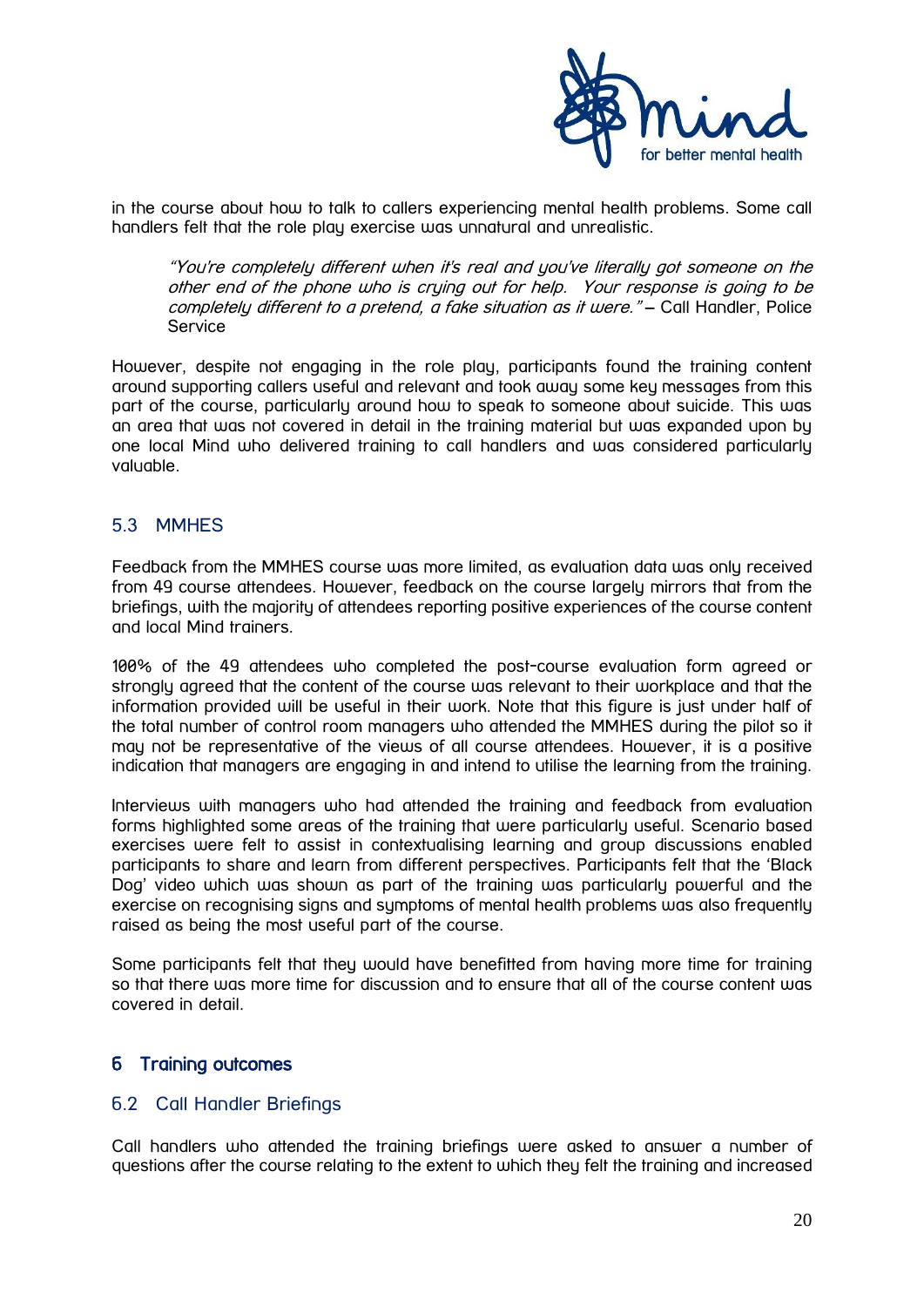

their knowledge in the areas covered. Call handlers and managers who took part in focus group and interview discussions as part of the evaluation were also asked about their perceptions of the effect of the training on their knowledge and confidence in these areas.

#### <span id="page-20-0"></span>6.2.1 Mental health awareness

The chart below demonstrates participants' self-reported understanding of how the course has improved their knowledge and awareness around mental health.



Figure 2. Participants' responses to the question 'I know more about different mental health problems'

87% of participants across all services tended to agree or stronaly agreed that they knew more about different mental problems after attending the briefings. This was slightly higher (94%) for call handlers in the police service compared to the ambulance service (80%) and the fire service (81%). Some participants from the ambulance service reflected that the training they received to carry out their roles already included content about the signs and symptoms of different mental health problems. However the majority felt that the mental health awareness briefing provided a useful opportunity to recap some of their existing knowledge. Participants also acknowledged that not all services receive the same level of training around mental health.

Some participants felt that the mental health awareness briefing enabled them to gain a greater understanding of some of the symptoms of poor mental health and helped them to think about mental health as being on a spectrum rather than a binary condition.

"I would say everybody, at various stages, will suffer with mental health issues" – Call handler, Police service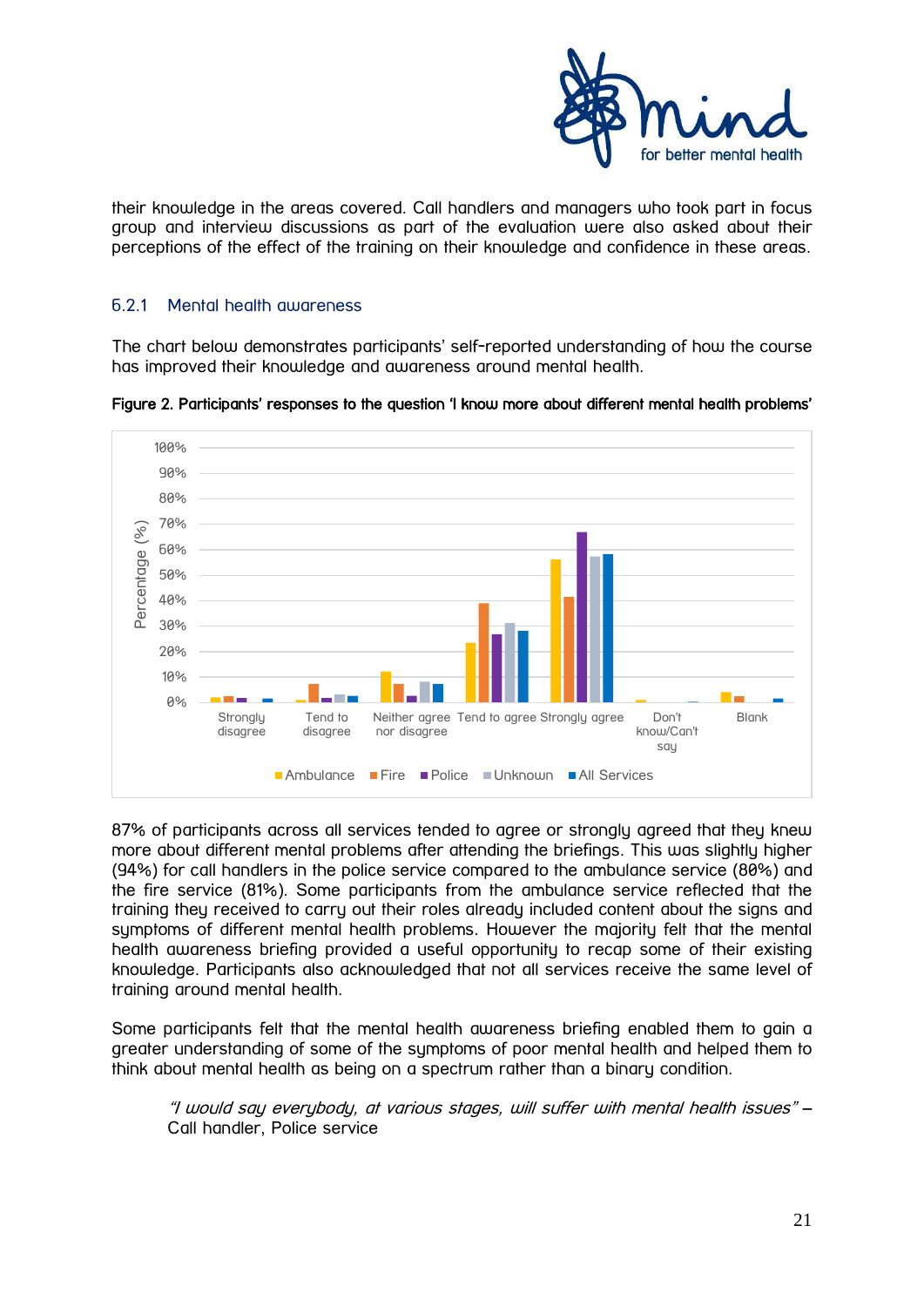

Many reflected that they were able to relate the training to their own experiences, which may contribute towards a change in attitude towards mental health more generally and greater empathy towards callers experiencing mental health problems.

"When we were talking about the different kinds of mental health issues and whether it be depression or anxiety, like the varying forms of it, and the symptoms of that which can be displayed, and I could relate to some of that at varying points throughout my life, whether it be personally or through work" – Call handler, Police Service

#### <span id="page-21-0"></span>6.2.2 Resilience and support seeking

Call handlers who attended the briefings were asked to reflect on the extent to which they felt their knowledge of personal resilience and how to look after their wellbeing had increased after attending the training.

Overall, 94% of participants tended to agree or strongly agreed that their knowledge of personal resilience had increased and 90% strongly agreed or tended to agree they knew more about how to look after their wellbeing.



#### Figure 3. Participants' responses to the question 'I know more about how to look after my wellbeing'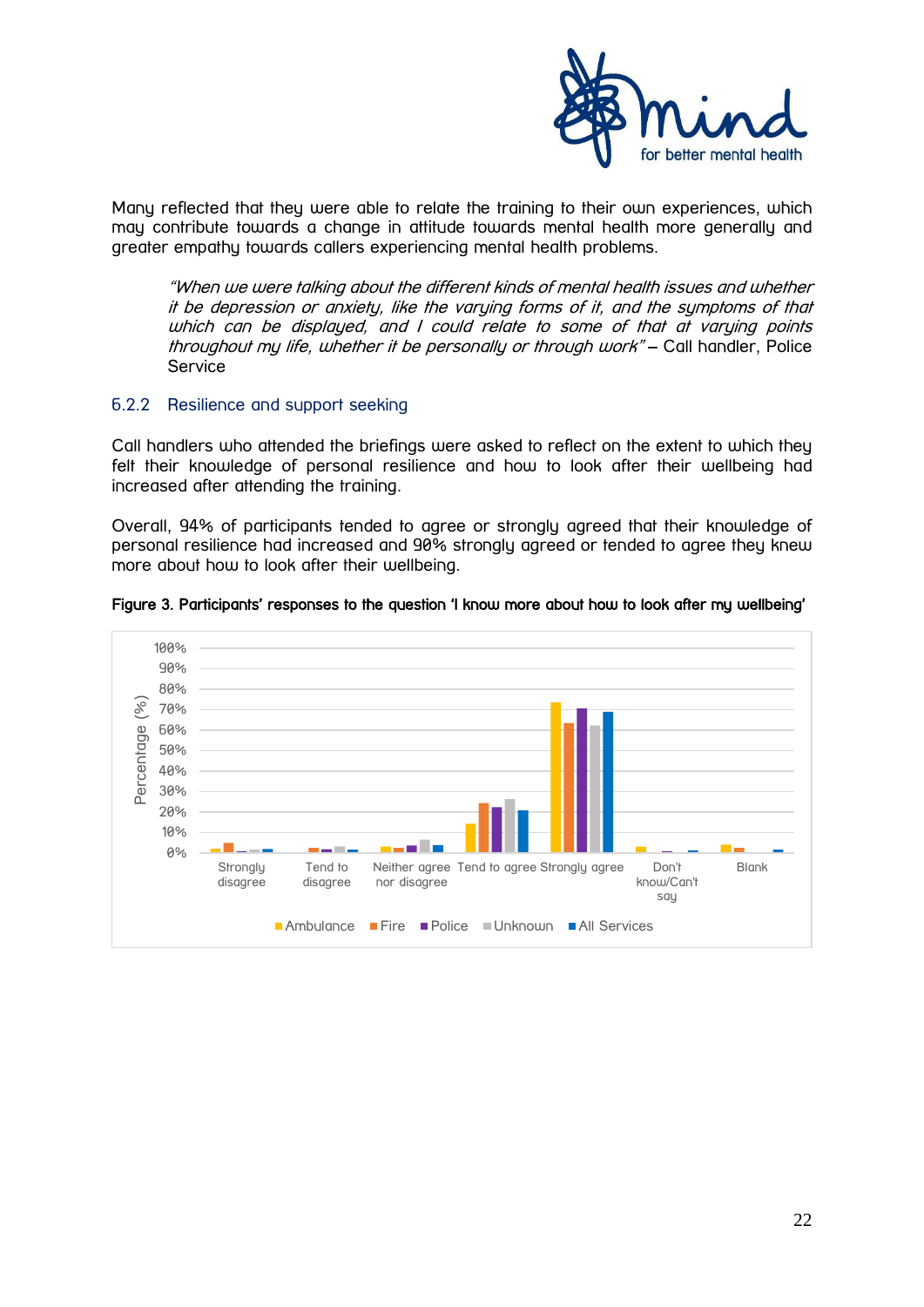



Figure 4. Participants' responses to the question 'I know more about personal resilience and what this means'

Responses to these questions were relatively consistent across the police, ambulance and fire services, with respondents from the ambulance service slightly more likely to strongly agree with both statements.

Participants valued having space to reflect on their own mental health with their colleagues, and took away some key messages about the importance of their own wellbeing.

"To hear people having the same feelings and know that there is support out there, it's quite reassuring. Also, it's like the analogy about the plane, you've got to put on your own mask before you help others. That is quite brave and feels like a good thing to hear." - Call handler, Police Service

There was strong agreement in one focus group that attending the course had helped give them 'permission to not be ok' and that it had provided them with some practical tools that they could use to recognise when they were starting to struggle and help them to improve their wellbeing more generally.

One manager from the police service felt that staff in the control room where she worked seemed to be managing their own mental health better and perceived this to be a direct result of the training.

"I think you cannot underestimate just how positive this whole programme has been for our staff. If I could do it every six months, I know I would have the same response. I don't know how long it would take to peter out, but certainly, it's just been amazing, amazing for staff." – Manager, Police Service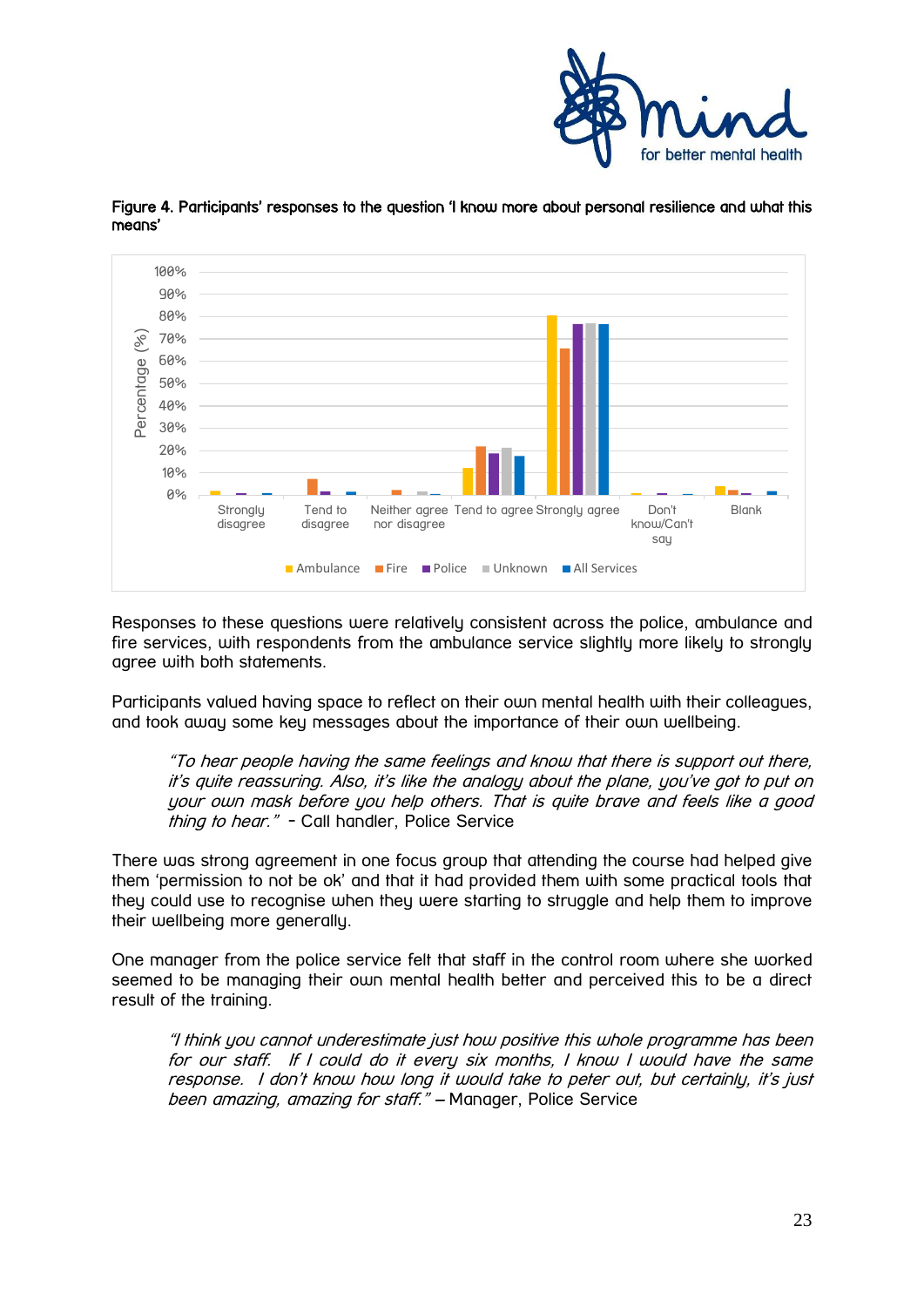

# <span id="page-23-0"></span>6.2.3 Supporting callers with mental health problems

Overall, 90% of participants strongly agreed or tended to agree that their confidence in supporting callers with mental health problems had increased after attending the briefings.





The percentage of participants strongly agreeing with this statement was greater in the police (61%) and the ambulance service (58%) than the fire service (22%). Whilst participants from the fire service represent only a small sample (13%) of total attendees, this finding reflects feedback on evaluation forms that the content around supporting callers with their mental health was not as relevant to participants working in fire service control rooms.

Some call handlers from the fire service fed back views that the briefing on supporting callers was the least useful part of the course for them. Some said that this was because they don't deal with a high level of calls from people experiencing mental health problems whilst others felt that they were already aware of this content and putting it into practise.

Call handlers from the police were most likely to report that they found this section of the training the most useful part of the course. Those who attended focus group discussions said they felt that the training had validated some of their existing practice. And it had given them the confidence to be more direct and less worried about talking to callers about their mental health, particularly those who are suicidal.

"Be more direct. Ask the questions you're scared of asking. It's given me the confidence to be direct. You know, that's the difference." - Call Handler, Police Service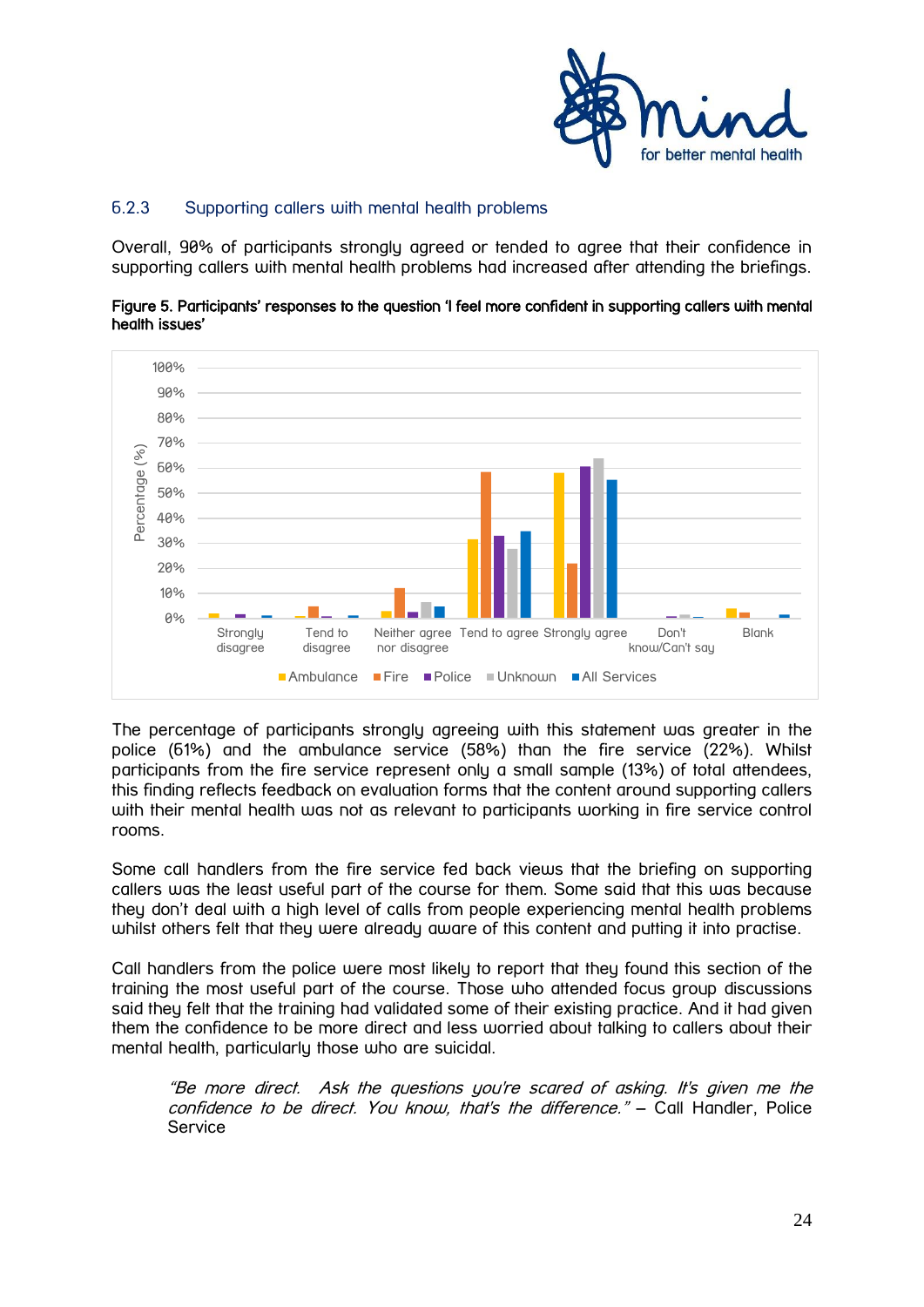

#### <span id="page-24-0"></span>6.3 MMHES

Evaluation data was received from less than half of the line managers who attended the MMHES course during the pilot period and therefore findings may not be representative of all course attendees.

However, of those for whom evaluation data was received, 98% agreed or strongly agreed that they felt more aware of and informed about different mental health problems as a result of attending the course. 98% also said that they felt confident that they could support a colleague experiencing a mental health problem at work, and 100 per cent agreed or strongly agreed that they understand the tools and techniques available to promote mental health and wellbeing at their workplace.

Qualitative interview data from managers who had attended the MMHES course reflected their increased confidence levels and highlighted some of the ways in which the training has impacted upon their ability to support staff.

"I feel quite empowered. I have to say. I felt really empowered to be able to make more of a difference and positive change within my areas of responsibility." – Manager, Police Service

All of the managers spoken to as part of the evaluation gave examples of where they had been directly able to apply what they had learnt from the course into their day to day interactions with staff. They felt that the training had given them practical tools to help them feel more confident to speak to staff about their mental health and signpost them appropriately if required.

"It's made me more open to picking up on someone who's having a really bad day and needs a bit of support." – Manager, Police Service

"I heard myself saying, 'What's changed then between that day and that day to make you feel like this now?' I'm like, 'That was on one of my courses.' It was at the back of my head going, 'I learnt that on my course.' – Manager, Fire Service

The course also appeared to increase manager's confidence in supporting their own mental health, with 100% agreeing or strongly agreeing that they know where they can access support or advice regarding their own mental health after attending the course. Managers who took part in interview discussions reflected on the difference that attending the training had made to their behaviour with regards to supporting their own wellbeing.

"I'm more mindful that-, you know, I didn't used to go out at lunch break, or I didn't use to take-, come away from here or whatever. Now, I make sure I go and have at least half an hour away from here, like, this bit. Even if it's in the mess room, where there's, like, chit chat and laughter and stuff going on." – Manager, Fire Service

For some, the training helped them to challenge their own attitudes towards mental health. Improving the way that managers think and act about mental health is an important part changing the culture in the emergency services more widely.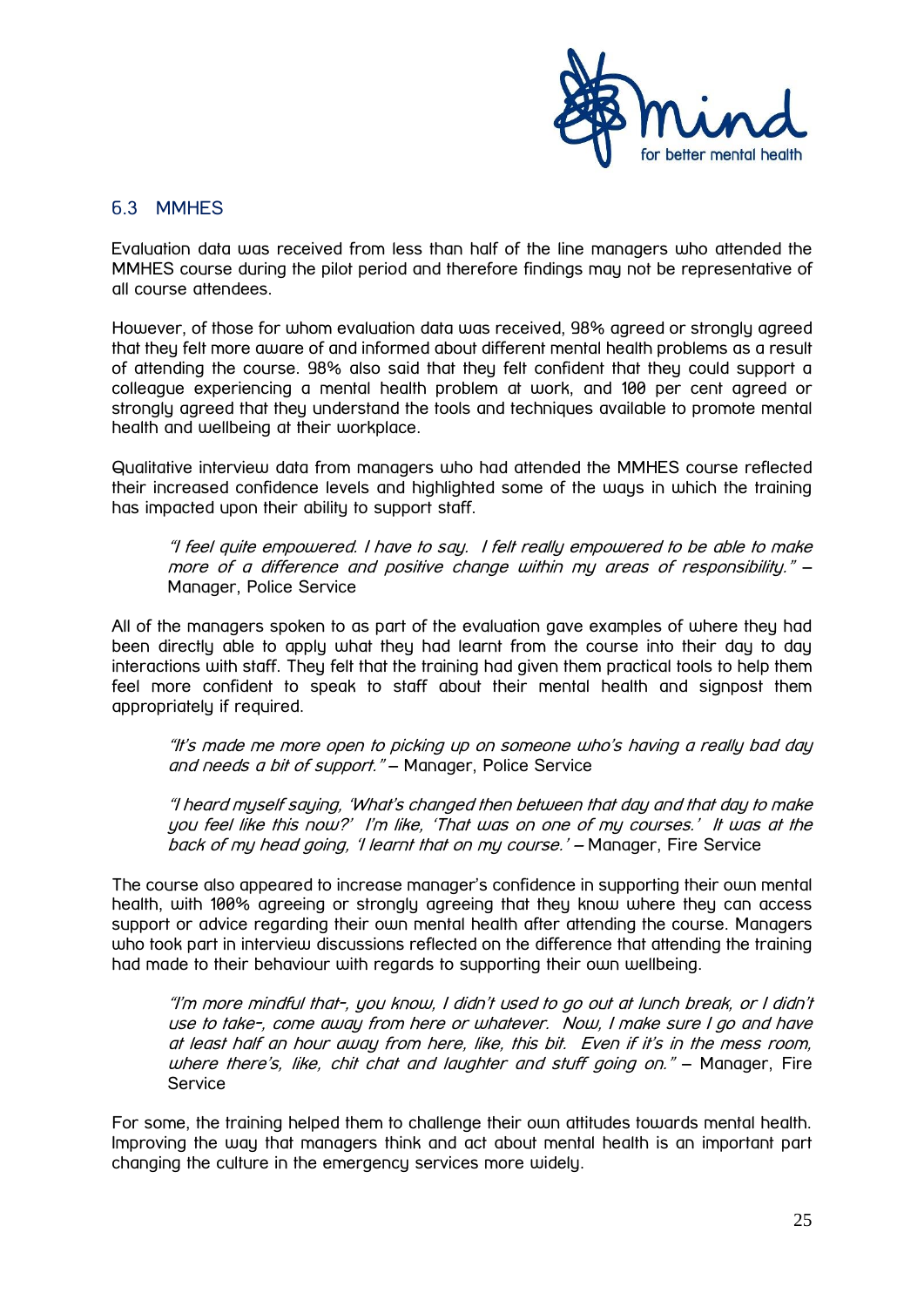

"I think I'<sup>m</sup> someone who's actually been always quite cynical about mental health, because-, I've worked for the police for 25 years, and you just want to say to somebody, 'Come on. Pick yourself up, crack on. You just have to get on with it,' and actually, sometimes, it's okay if you can't get on with it." - Manager, Police Service

# <span id="page-25-0"></span>7 Tailored Resources

Feedback from call handlers about the hints and tips cards and tailored booklets was limited, but Blue Light Programme materials were visible in all the control rooms visited as part of the evaluation, and managers told us that staff were taking them away.

Some call handlers and managers who took part in focus group discussions and interviews were aware that the materials existed, but hadn't read them in detail. The general consensus was that they would refer to them if they needed to but wouldn't necessarily take the time to engage with them otherwise. There was a general agreement that face-toface training was more helpful in engaging staff to think about mental health.

"I've seen the booklets and the tailored materials, but I haven't read it in depth. But they're readily available for staff and visible, definitely, yes." – Manager, Police Service

There was some indication that some staff were vaguely aware of the materials available but hadn't necessarily made the connection between the resources and the Blue Light Programme.

"I wouldn't have known where they've come from had I not done this and now that I've done this, now I know. As soon as you said, actually, it folds out, I thought, 'I had a look at one of those the other day.' I picked one up and had a read of it." – Call Handler, Police Service

This suggests that there may be a need for clearer internal communication with regards to the support offered by the Blue Light Programme or for stronger branding of materials to distinguish them as being emergency services or call handler specific.

So, if the materials arrive, then it needs someone to say 'This material is available, they are here. Not, take one, here you are, you've got to have it, but help yourself. You know, you may find this useful, etc.' - Call Handler, Police Service

Feedback from call handlers suggested that the distribution of materials seemed to be quite heavily reliant on individual manager's levels of engagement with the Blue Light Programme, which meant that not all staff had equally access to resources. In one focus group with police call handlers working in two separate locations within their force area, those working in one location were familiar with the materials whilst those in the other had neither seen nor heard of them. This was because the manager responsible for liaising with Mind in relation to the call handler pilot was based in the first location and materials had not been shared with staff in other locations.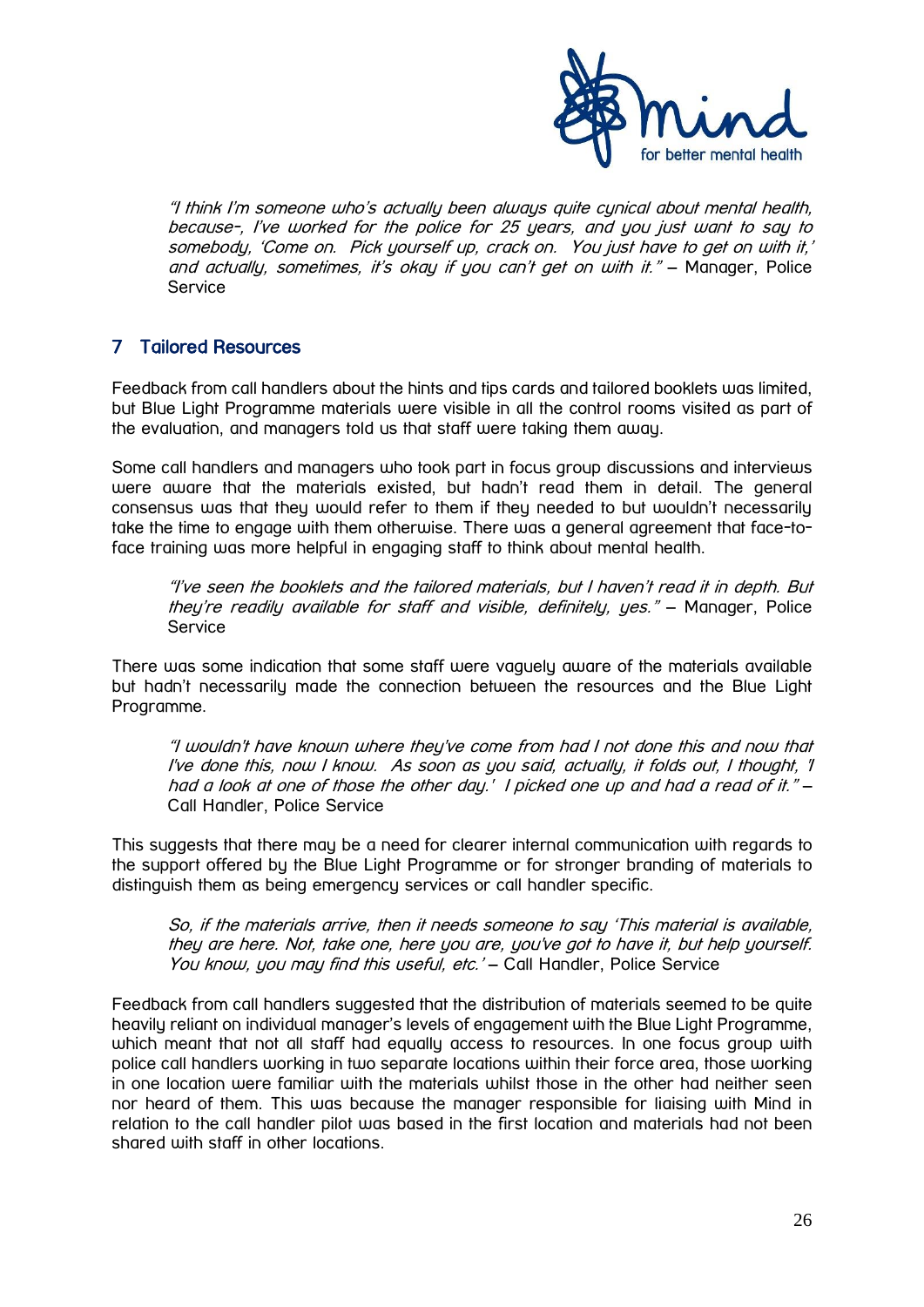

"I think possibly the local Mind's contacts have been more in the force control room than in the police service centre so that's possibly why we've not had it. She's obviously sent it, you know, and there's been an assumption that it's come to us as well or what have you, but we've not had anything." - Call Handler, Police Service

However, this was not always the case and some managers went to a great deal of effort to ensure that resources were circulated to all areas where call handlers work.

As previously referred to, gathering specific feedback about the tailored materials was difficult as the majority of call handlers spoken to had had limited interaction with them. Managers who were interviewed for the evaluation felt that the information contained within the booklets was valuable and served as a useful reminder of the content of the training.

The size and format of the booklets was felt to be appropriate as it allowed staff to take them away and read them in their own time.

"It's quite a small booklet, so it's quite easy just to shove in a pocket or a bag or something." - Manager, Police Service

There were difficulties accessing the subtitled webinars in the control rooms, which meant not many people knew about these or used them. The intention of adding subtitles to the webinars was so that they could be played in the control room, however this had not been the case in any of the three control rooms visited as part of the evaluation due to issues with IT, and anecdotal evidence suggests these difficulties had also impacted more widely. Instead, managers circulated links to the webinars to call handlers via newsletters and email distribution lists for them to watch in their own time but engagement and awareness seemed to be limited. The approach to playing webinars in the control room will need to be rethought and technical options considered if it is to be effective in the future.

# <span id="page-26-0"></span>8 Pledge Refresh

In order to encourage investment in the mental health and wellbeing of call handlers and connect the control room to overarching organisational efforts to improve staff wellbeing, organisations were supported to develop control room specific Blue Light Time to Change Pledges with targeted action plans that recognise the specific context in which call handlers operate.

Some services struggled to generate the momentum needed to refresh the Blue Light Time to Change pledge. Managers said it had been difficult to get senior buy-in to refresh the pledge and that attempts to move this forward felt 'half-hearted'. Others reflected that it was difficult to find time to focus on developing the actions laid out in the pledge.

"So, we've got a document that was put together and I don't know where it's gone, actually, since then. I know we had this document that we all, kind of, agreed on, and that all the heads of departments had to sign off, but then I don't know what more's happened with it." - Manager, Police Service

Awareness of and interest in the pledge from call handlers who took part in the evaluation was low. While managers understood the purpose of the pledge, some felt that it was more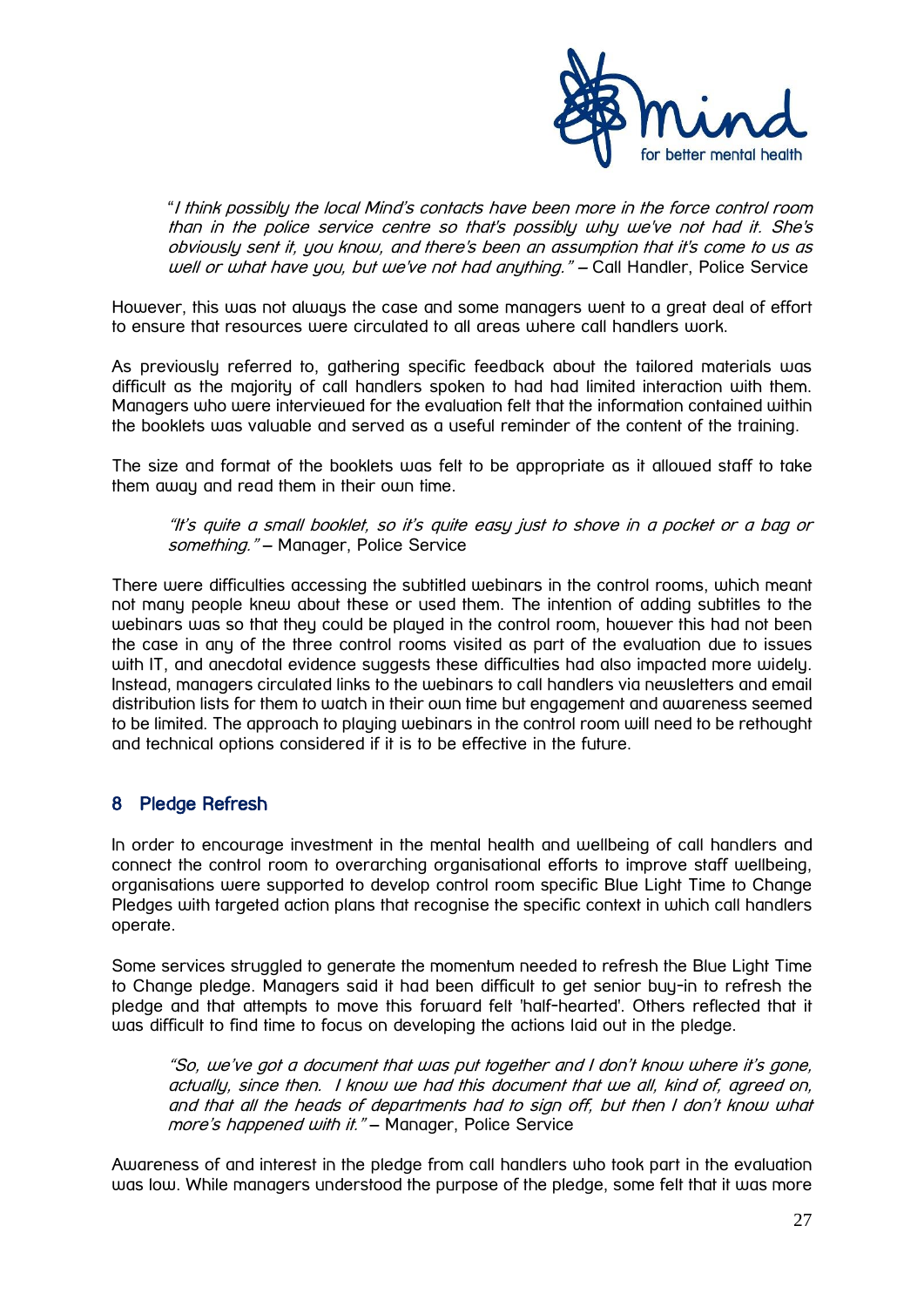

important to demonstrate a commitment to staff mental health through investing in training and a drive from senior leadership, rather than focusing on the paperwork associated with the pledge.

"I think the main issue was getting the message over to staff in the first place, by the managers. No-one's ever referred to the pledge. None of our staff. You know, they're aware of its existence, but no-one has ever turned around and said to me, 'What's happening with the pledge? Where is it?'"- Manager, Police service

# <span id="page-27-0"></span>9 Culture Change

Despite administrative challenges in relation to the pledge, the evaluation showed promising indications that the culture within control rooms is starting to change. Some staff felt that this was a generational shift, others that it was a result of a greater organisational commitment to staff mental health, and some felt it to be a direct result of the influence of the Blue Light Programme.

"People are a lot more open to talking about stuff, and people aren't afraid, now, to say, 'I've been upset by that'. In the past, people didn't used to, whereas now, they're like, 'I need five minutes. I need time out'. So, that's come from the Blue Light Programme, because of all of the input we've had." - Trainer, Fire service

Senior leaders and committed managers were felt to have been instrumental in driving change, especially in relation to promoting the activities associated with the Blue Light Programme and encouraging/enabling staff to attend training. However, some managers who were interviewed as part of the evaluation felt that the continued success of the programme was dependent on key individuals within the service and links with local Minds. Where these individuals had moved on and relationships had been lost it was more difficult to sustain enthusiasm and keep mental health on the agenda. To ensure the sustainability of the Blue Light Programme, it will be important for organisations to develop and maintain a network of passionate and committed individuals to share ideas and sustain enthusiasm.

Call handlers and managers felt that an increased focus on the mental health and wellbeing of staff working within the control room had helped to reduce some of the stigma around mental health and enabled a more supportive and open environment.

"I remember years and years ago, going to a doctor because I was suffering at that point and the doctor wanted to sign me off work and they said, 'Tell you what, we won't put stress because it will count against you. We'll put you've got a virus.' And I was like, 'thank you ever so much because I don't want that on my record,' you know. Whereas now it's much more open and there's no fear attached to saying, 'You know what, actually, yes, I do suffer from depression. I do.' You know, and you can be more open and honest with people now." – Call Handler, Police Service

However, it was acknowledged that there was still some way to go to ensure that all staff are able to access support for their mental health when they need it and feel empowered to take steps to manage their own wellbeing within the context of their challenging working environments.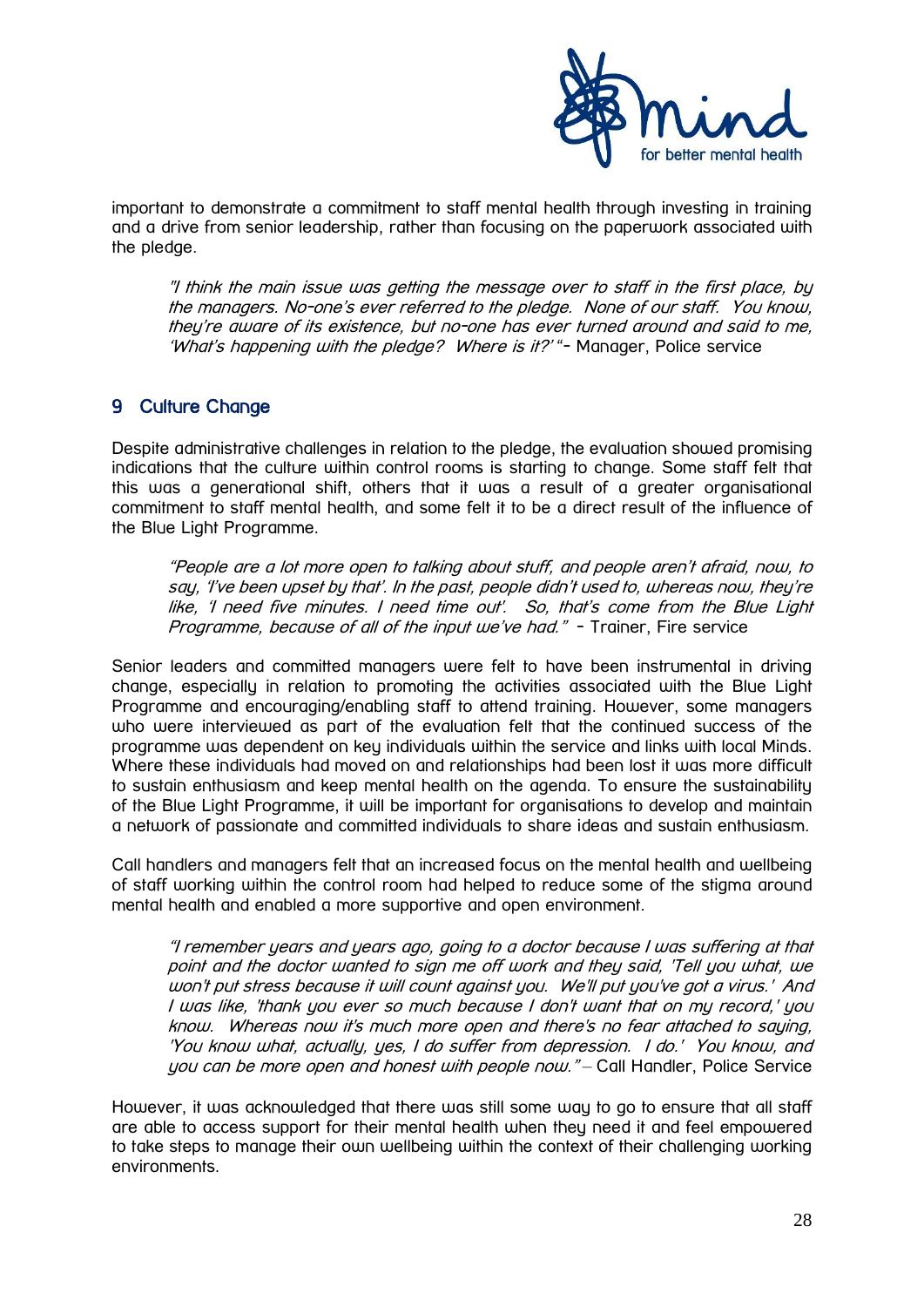

"Some of the taboos have been lifted greatly. The good is perhaps the taboo is lifting, but the bad is that we're not resourced within ourselves to deal with it." – Call Handler, Police Service

"Everyone's trying to remove the stigma and make people more confident in speaking about mental health issues and things. I think it's just such a massive subject, there is still a way to go but obviously we've come a long way already" – Call Handler, Police Service

# <span id="page-28-0"></span>10 Conclusion and Recommendations

Our research with call handlers taught us about the specific pressures that they face and highlighted how important it is to have training and materials that are targeted and accessible. Staff working in control rooms described feeling overlooked within the wider structure of the emergency services. So we adapted our information materials to be more relevant to the call handler, updated our imagery to make it more inclusive, and included specific content relating to supporting callers with mental health problems in our training briefings.

- Call handlers and managers felt the briefing sessions were relevant and engaging. They increased understanding around resilience and help seeking and gave them confidence to support callers experiencing a mental health problem. The direct and informal approach and expert knowledge of local Mind trainers was valued and many call handlers had attended the training as a result of recommendations from colleagues.
- Managers who attended the 'Managing mental health in the emergency services' (MMHES) training said that the course gave them more confidence to support their own and their colleagues' mental health.
- Many staff and managers felt strongly that both the briefings and MMHES training should be made mandatory for call handlers and line managers. Demand for the training was high and many staff attended in their own time due to resourcing constraints which prevented them from being released from their shifts.
- There was less awareness of the pledge and the tailored resources amongst call handlers but managers reported that booklets and hints and tips cards were visible in the control rooms and were being taken away by staff. It is difficult to assess how staff are making use of resources in their own time but there is some indication the resources are a useful supplement to face to face training.
- The culture around mental health is changing and there is a perception of a greater organisational commitment to mental health which has had a positive impact on staff in the control room. Committed and passionate individuals have often been instrumental in driving change and encouraging/enabling staff to attend training but